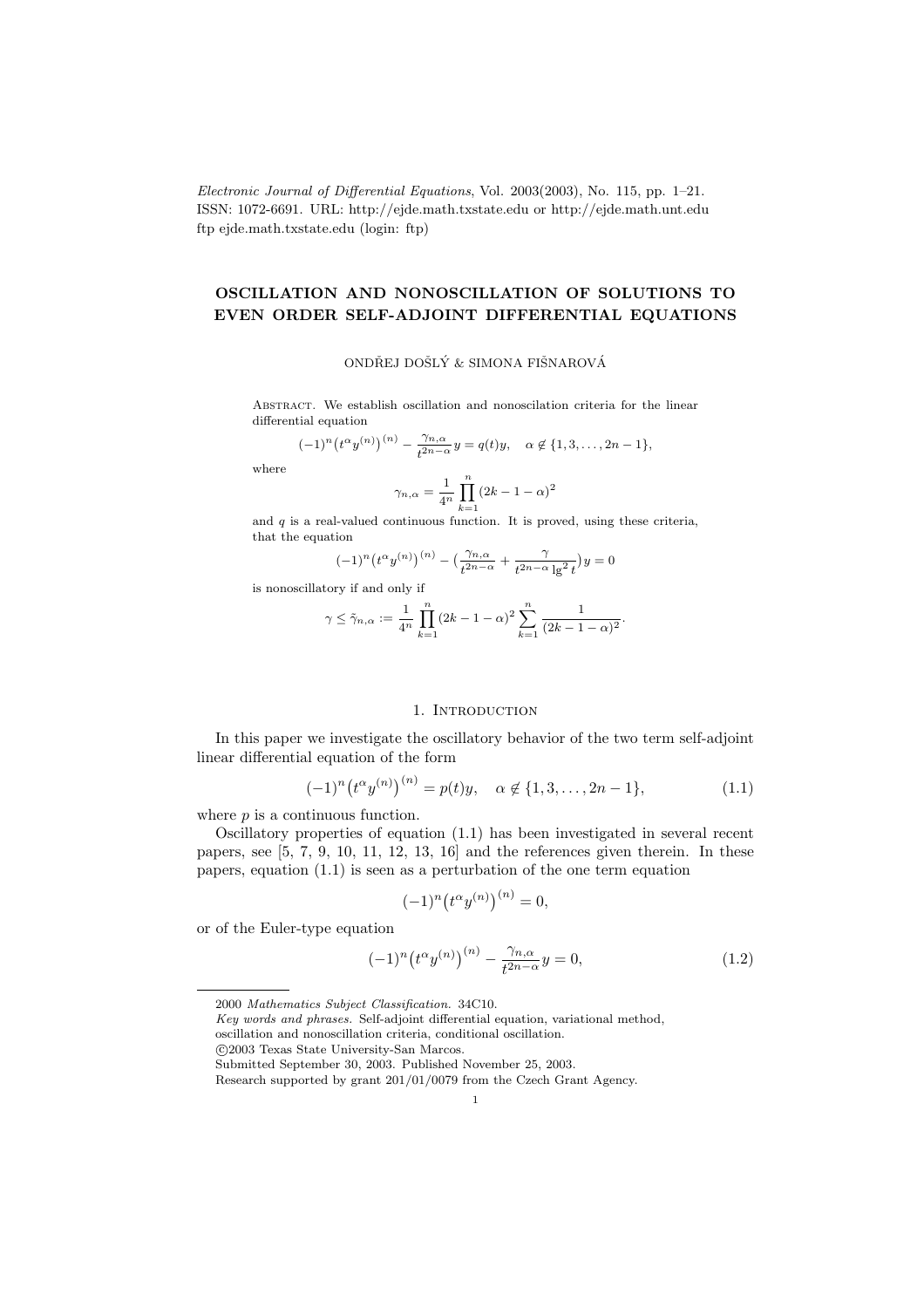where

$$
\gamma_{n,\alpha} := (-1)^n \prod_{k=0}^{n-1} (\lambda - k)(\lambda + \alpha - k - n)|_{\lambda = \frac{2n - 1 - \alpha}{2}} = \frac{1}{4^n} \prod_{k=1}^n (2k - 1 - \alpha)^2, \tag{1.3}
$$

i.e., (1.1) was considered in the form

$$
(-1)^{n} (t^{\alpha} y^{(n)})^{(n)} - \frac{\gamma_{n,\alpha}}{t^{2n-\alpha}} y = q(t)y,
$$
\n(1.4)

in the latter case.

If  $n = 1$  and  $\alpha = 0$ , then (1.1) reduces to the second order equation

$$
y'' + p(t)y = 0 \tag{1.5}
$$

whose oscillation theory is deeply developed, see [18]. In the classical oscillation criteria, (1.5) is viewed as a perturbation of the equation  $y'' = 0$  and oscillatory nature of  $(1.5)$  depends on "how much p is positive", the last vague expression being specified in the quantitative way in particular (non)oscillation criteria. If (1.5) is viewed as a perturbation of the Euler equation with the "critical" constant 1/4

$$
y'' + \frac{1}{4t^2}y = 0,
$$

i.e., (1.5) is written in the form

$$
y'' + \frac{1}{4t^2}y + q(t)y = 0, \quad q(t) = p(t) - \frac{1}{4t^2},
$$
\n(1.6)

one gets more refined criteria and (non)oscillation of (1.5) is "measured" by positivity of the difference  $p(t) - \frac{1}{4t^2}$ . Generally, the second order equation with iterated logarithms

$$
y'' + \frac{1}{4t^2} \left( 1 + \frac{1}{\lg^2 t} + \dots + \frac{1}{\lg^2 t \lg^2 t \dots \lg^2_{n-1} t} + \frac{1}{\lg^2 t \lg^2 t \dots \lg^2_n t} \right) y = 0, \quad (1.7)
$$

where  $\lg_2 t = \lg(\lg t)$ ,  $\lg_n t = \lg(\lg_{n-1} t)$  and  $\lg$  denotes the natural logarithm, is nonoscillatory and one can view  $(1.5)$  as perturbation of  $(1.7)$ . The more logarithmic terms are involved, the more refined oscillation criteria are obtained.

Here we follow this line in case of higher order equations. Equation (1.1) (and hence also (1.4)) is viewed as a perturbation of the equation

$$
(-1)^n \left(t^{\alpha} y^{(n)}\right)^{(n)} - \left(\frac{\gamma_{n,\alpha}}{t^{2n-\alpha}} + \frac{\gamma}{t^{2n-\alpha} \lg^2 t}\right) y = 0 \tag{1.8}
$$

with

$$
\gamma = \tilde{\gamma}_{n,\alpha} := \gamma_{n,\alpha} \sum_{k=1}^{n} \frac{1}{(2k - 1 - \alpha)^2},\tag{1.9}
$$

 $\gamma_{n,\alpha}$  being given by (1.3). We establish oscillation and nonoscillation criteria for (1.4) and we show that (1.8) is oscillatory for  $\gamma > \tilde{\gamma}_{n,\alpha}$  and nonoscillatory for  $\gamma \leq \tilde{\gamma}_{n,\alpha}$ . This approach can be regarded as a generalization of the results of the papers [7, 13], dealing with the fourth order equations, i.e. with the case  $n = 2$ .

To study equation (1.4), we use methods based on the factorization of disconjugate operators, variational technique and the relationship between self-adjoint equations and linear Hamiltonian systems, similarly as in the papers mentioned above. We also use some combinatorial identities to determine the exact value of the oscillation constant  $\tilde{\gamma}_{n,\alpha}$  of (1.8).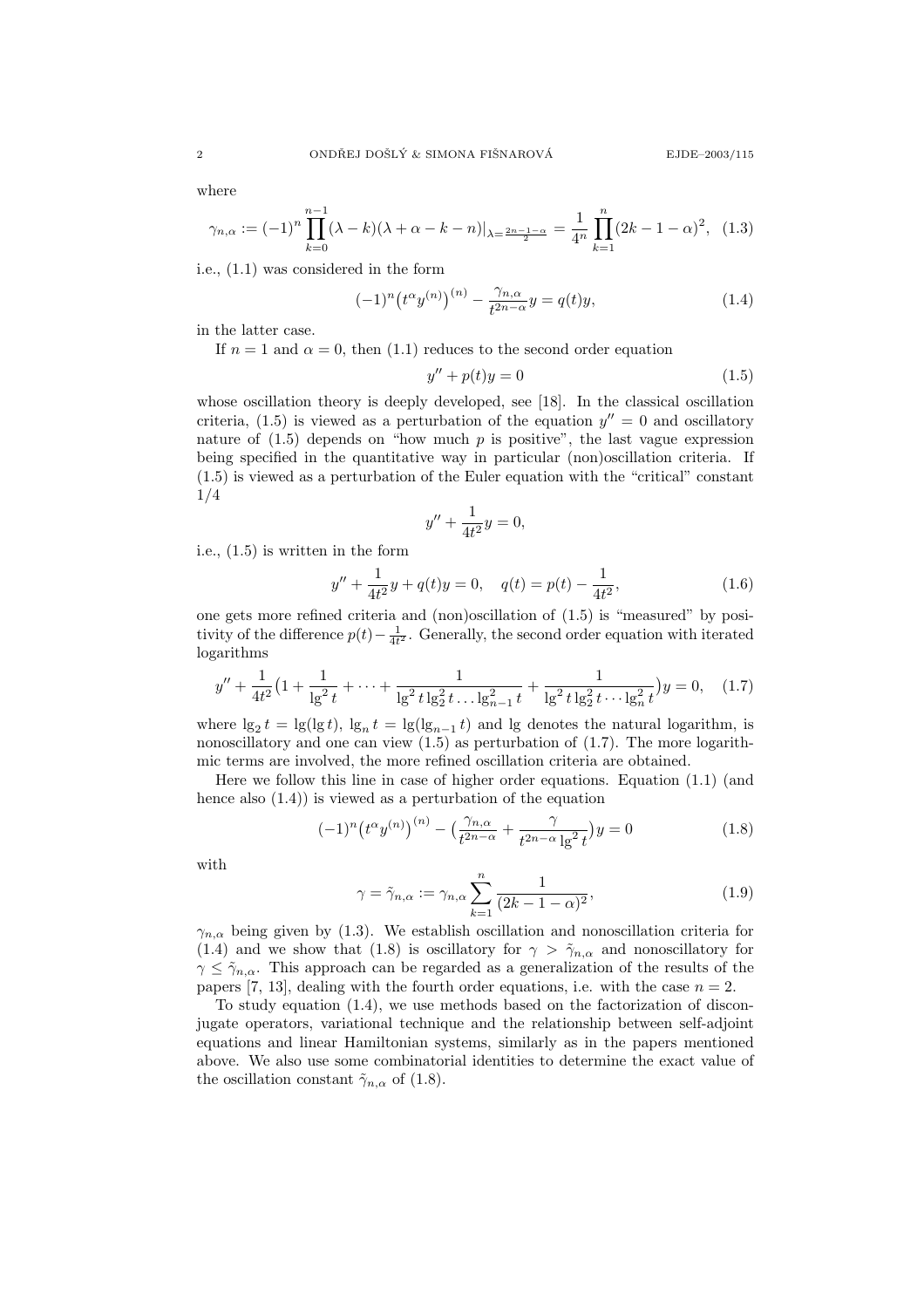This paper is organized as follows. The next section contains necessary definitions and some auxiliary results concerning self-adjoint equations. In section 3 we present the main results of the paper – oscillation and nonoscillation criteria for (1.4). In Section 4 we discuss some open problems and possibilities of the extension of our results. The last section contains technical computations related to the combinatorial identities used in (non)oscillation criteria of Section 3.

## 2. Preliminaries

We start with a statement concerning factorization of the formally self-adjoint differential operators

$$
L(y) := \sum_{k=0}^{n} (-1)^{k} \left( r_{k}(t) y^{(k)} \right)^{(k)} = 0, \quad r_{n}(t) > 0.
$$
 (2.1)

Note that the differential operator generated by the left-hand side of (1.4) is a special case of the operator L.

**Lemma 2.1** ([1]). Suppose that equation  $(2.1)$  possesses a system of positive solutions  $y_1, \ldots, y_{2n}$  such that Wronskians  $W(y_1, \ldots, y_k) \neq 0, k = 1, \ldots, 2n$ , for large t. Then the operator L admits the factorization for large t

$$
L(y) = \frac{(-1)^n}{a_0(t)} \left( \frac{1}{a_1(t)} \left( \dots \frac{r_n(t)}{a_n^2(t)} \left( \frac{1}{a_{n-1}(t)} \dots \frac{1}{a_1(t)} \left( \frac{y}{a_0(t)} \right)' \dots \right)' \dots \right)' \right)',
$$

where

$$
a_0 = y_1, a_1 = \left(\frac{y_2}{y_1}\right)', a_i = \frac{W(y_1, \ldots, y_{i+1})W(y_1, \ldots, y_{i-1})}{W^2(y_1, \ldots, y_i)}, i = 1, \ldots, n-1,
$$

and  $a_n = (a_0 \cdots a_{n-1})^{-1}$ .

An important role is played in our investigation by the following specification of the factorization formula to the differential operator given by the left-hand side of  $(1.2).$ 

**Lemma 2.2.** Let  $\alpha \neq \{1, 3, \ldots, 2n-1\}$ . Then we have for any sufficiently smooth function y

$$
l(y) := (-1)^n \left( t^{\alpha} y^{(n)} \right)^{(n)} - \frac{\gamma_{n,\alpha}}{t^{2n-\alpha}} y
$$
  
=  $\frac{(-1)^n}{a_0(t)} \left( \frac{1}{a_1(t)} \left( \dots \frac{t^{\alpha}}{a_n^2(t)} \left( \frac{1}{a_{n-1}(t)} \dots \frac{1}{a_1(t)} \left( \frac{y}{a_0(t)} \right)' \dots \right)' \right)',$  (2.2)

where

$$
a_0(t) = t^{\alpha_0}
$$
,  $a_k(t) = t^{\alpha_k - \alpha_{k-1} - 1}$ ,  $k = 1, ..., n - 1$ ,  $a_n(t) = t^{(n-1) - \alpha_{n-1}}$ ,

with  $\alpha_0 = \frac{2n-1-\alpha}{2}$  and  $\alpha_1 < \cdots < \alpha_{n-1}$  the first roots (ordered by their size) of the polynomial

$$
P(\lambda) := (-1)^n \prod_{i=0}^{n-1} (\lambda - i)(\lambda - n + \alpha - i) - \gamma_{n,\alpha}.
$$
 (2.3)

*Proof.* By a direct computation one can verify that the functions  $y = t^{\alpha_k}$ ,  $k =$  $0, \ldots, n-1$ , where  $\alpha_k$  are the roots of the polynomial P, are solutions of (1.2).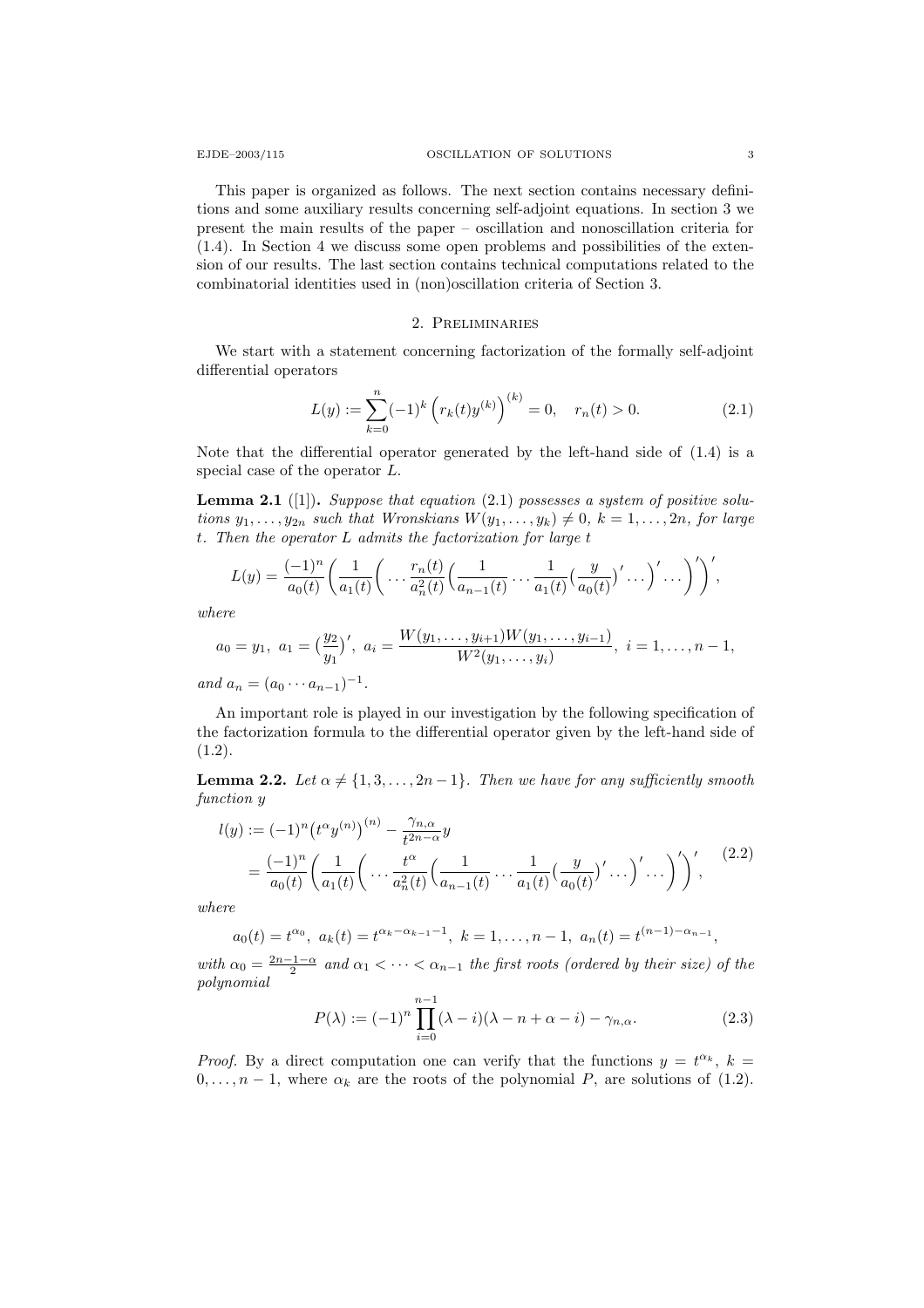Substituting into the formulas in Lemma 2.1 with  $y_1 = t^{\alpha_0}$ ,  $y_k = t^{\alpha_{k-1}}$ ,  $k = 2, ..., n$ , we have

$$
a_0(t) = t^{\alpha_0} = t^{\frac{2n-1-\alpha}{2}}, \quad a_1(t) = \left(\frac{y_2}{y_1}\right)' = (\alpha_1 - \alpha_0)t^{\alpha_1 - \alpha_0 - 1}.
$$

In computing the remaining functions  $a_k$ ,  $k = 2, \ldots, n-1$ , we use the formula for computation of Wronskians of power functions

$$
W(t^{\beta_1}, \dots, t^{\beta_k}) = \prod_{1 \le i < j \le k} (\beta_j - \beta_i) t^{\beta_1 + \dots + \beta_k - \frac{k(k-1)}{2}},\tag{2.4}
$$

see Lemma 5.4 in the last section. Using  $(2.4)$ , for  $k = 2, \ldots, n - 1$ ,

$$
a_k(t)
$$
  
= 
$$
\frac{W(t^{\alpha_0}, \dots, t^{\alpha_k})W(t^{\alpha_0}, \dots, t^{\alpha_{k-2}})}{(W(t^{\alpha_0}, \dots, t^{\alpha_{k-1}}))^2}
$$
  
= 
$$
\frac{t^{\alpha_0 + \dots + \alpha_k - \frac{(k+1)k}{2}} t^{\alpha_0 + \dots + \alpha_{k-2} - \frac{(k-1)(k-2)}{2}}}{(t^{\alpha_0 + \dots + \alpha_{k-1} - \frac{(k-1)k}{2}} \prod_{0 \le i < j \le k-1} (\alpha_j - \alpha_i))^{2}}
$$
  
= 
$$
\frac{\prod_{i=0}^{k-1} (\alpha_k - \alpha_i)}{\prod_{i=0}^{k-2} (\alpha_k - \alpha_i)} t^{\alpha_k - \alpha_{k-1} - 1}
$$
  
= 
$$
\frac{(\alpha_k - \alpha_0)(\alpha_k - \alpha_1) \cdots (\alpha_k - \alpha_{k-1})}{(\alpha_{k-1} - \alpha_0)(\alpha_{k-1} - \alpha_1) \cdots (\alpha_{k-1} - \alpha_{k-2})} t^{\alpha_k - \alpha_{k-1} - 1}
$$
  
and 
$$
t^{(n-1) - \alpha_{n-1}}
$$

$$
a_n = \frac{1}{(\alpha_{n-1} - \alpha_0)(\alpha_{n-1} - \alpha_1) \cdots (\alpha_{n-1} - \alpha_{n-2})}.
$$

Since the product of all factors  $(\alpha_i-\alpha_i)$  appearing in the functions  $a_0, \ldots, a_n$  equals 1, we can neglect these terms and the factorization of the Euler operator is really as stated.  $\hfill \square$ 

Now we recall basic oscillatory properties of self-adjoint differential equations (2.1). These properties can be investigated within the scope of the oscillation theory of linear Hamiltonian systems (further LHS)

$$
x' = A(t)x + B(t)u, \quad u' = C(t)x - A^{T}(t)u,
$$
\n(2.5)

,

where  $A, B, C$  are  $n \times n$  matrices with  $B, C$  symmetric. Indeed, if y is a solution of  $(2.1)$  and we set

$$
x = \begin{pmatrix} y \\ y' \\ \vdots \\ y^{(n-1)} \end{pmatrix}, \quad u = \begin{pmatrix} (-1)^{n-1} (r_n y^{(n)})^{(n-1)} + \dots + r_1 y' \\ \vdots \\ -(r_n y^{(n)})' + r_{n-1} y^{(n-1)} \\ r_n y^{(n)} \end{pmatrix}
$$

then  $(x, u)$  solves  $(2.5)$  with  $A, B, C$  given by

$$
B(t) = \text{diag}\{0, \dots, 0, r_n^{-1}(t)\}, \quad C(t) = \text{diag}\{r_0(t), \dots, r_{n-1}(t)\},
$$

$$
A = A_{i,j} = \begin{cases} 1, & \text{if } j = i+1, \ i = 1, \dots, n-1, \\ 0, & \text{elsewhere.} \end{cases}
$$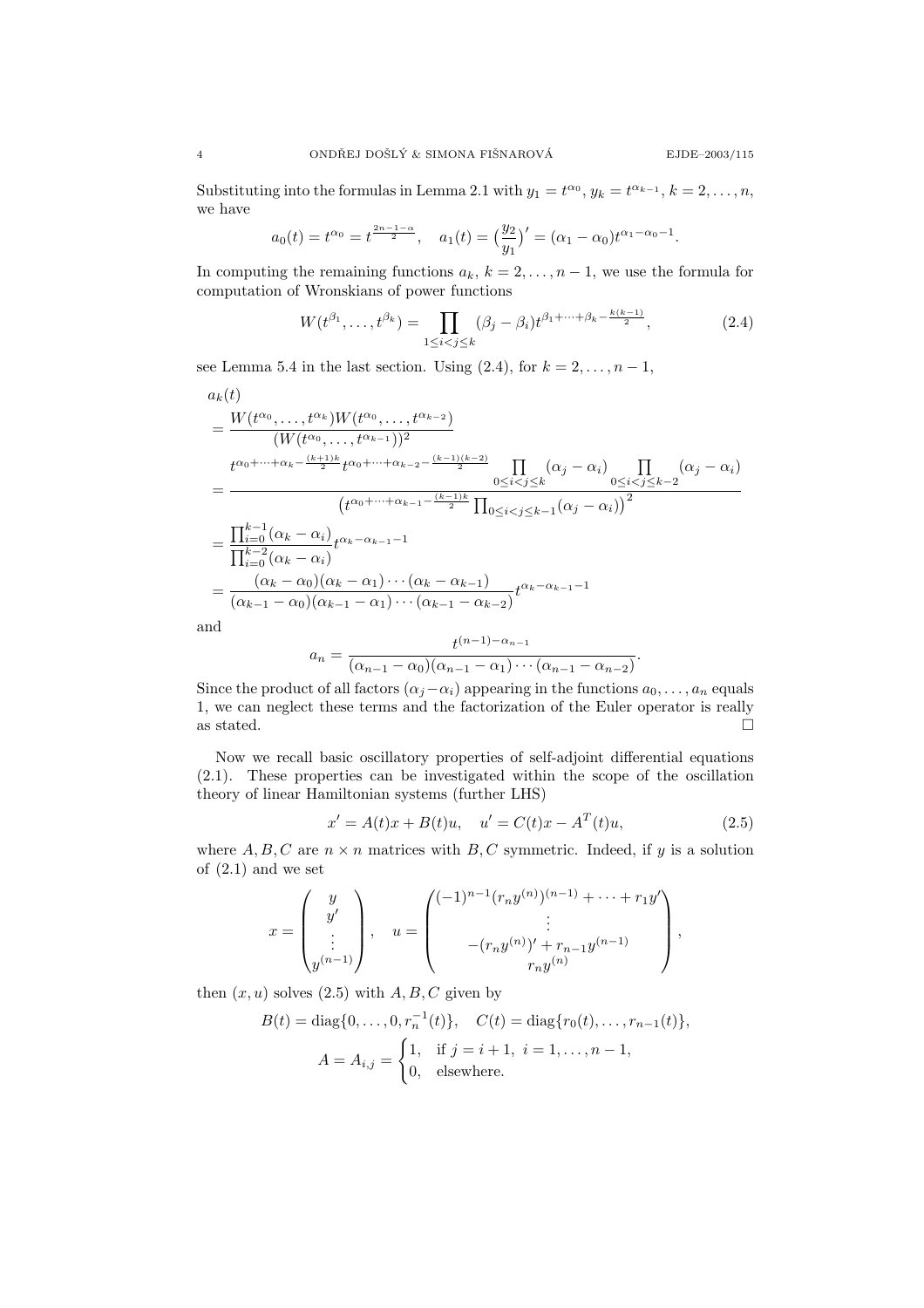In this case we say that the solution  $(x, u)$  of  $(2.5)$  is generated by the solution y of (2.1). Moreover, if  $y_1, \ldots, y_n$  are solutions of (2.1) and the columns of the matrix solution  $(X, U)$  of  $(2.5)$  are generated by the solutions  $y_1, \ldots, y_n$ , we say that the solution  $(X, U)$  is generated by the solutions  $y_1, \ldots, y_n$ .

Recall that two different points  $t_1, t_2$  are said to be *conjugate* relative to system (2.5) if there exists a nontrivial solution  $(x, u)$  of this system such that  $x(t_1) = 0$  $x(t_2)$ . Consequently, by the above mentioned relationship between (2.1) and (2.5), these points are conjugate relative to  $(2.1)$  if there exists a nontrivial solution y of this equation such that  $y^{(i)}(t_1) = 0 = y^{(i)}(t_2), i = 0, 1, ..., n-1$ . System (2.5) (and hence also equation (2.1)) is said to be *oscillatory* if for every  $T \in \mathbb{R}$  there exists a pair of points  $t_1, t_2 \in [T, \infty)$  which are conjugate relative to (2.5) (relative to  $(2.1)$ , in the opposite case  $(2.5)$  (or  $(2.1)$ ) is said to be nonoscillatory.

Using the relation between (2.1), (2.5) and the so-called Roundabout Theorem for linear Hamiltonian systems (see e.g. [17]), one can easily prove the following variational lemma.

**Lemma 2.3** ([14]). Equation (2.1) is nonoscillatory if and only if there exists  $T \in \mathbb{R}$  such that

$$
\mathcal{F}(y;T,\infty):=\int_T^\infty\Big[\sum_{k=0}^n r_k(t)(y^{(k)}(t))^2\Big]\,dt>0
$$

for any nontrivial  $y \in W^{n,2}(T,\infty)$  with compact support in  $(T,\infty)$ .

One of the main tools in our investigation is also the following Wirtinger-type inequality.

**Lemma 2.4** ([14]). Let  $y \in W^{1,2}(T,\infty)$  have compact support in  $(T,\infty)$  and let M be a positive differentiable function such that  $M'(t) \neq 0$  for  $t \in [T, \infty)$ . Then

$$
\int_T^{\infty} |M'(t)|y^2 dt \le 4 \int_T^{\infty} \frac{M^2(t)}{|M'(t)|} y'^2 dt.
$$

Now we express the quadratic functional associated with (1.2) in a way suitable for the application of the Wirtinger inequality. This statement can be proved using the repeated integration by parts, similarly as in [7, Lemma 4].

**Lemma 2.5.** Let  $y \in W_0^{n,2}(T,\infty)$  have compact support in  $(T,\infty)$ . Then

$$
\int_{T}^{\infty} \left[ t^{\alpha} (y^{(n)})^2 - \frac{\gamma_{n,\alpha}}{t^{2n-\alpha}} y^2 \right] dt
$$
  
= 
$$
\int_{T}^{\infty} \frac{t^{\alpha}}{a_n} \left\{ \left[ \frac{1}{a_{n-1}} \left( \frac{1}{a_{n-2}} \left( \dots \frac{1}{a_1} \left( \frac{y}{a_0} \right)' \right)' \dots \right)' \right]' \right\}^2 dt,
$$

where  $a_0, \ldots, a_n$  are given in Lemma 2.2.

We finish this section with the concept of the principal system of solutions of  $(2.1)$ . A conjoined basis  $(X, U)$  of  $(2.5)$  (i.e. a matrix solution of this system with  $n \times n$  matrices X, U satisfying  $X^T(t)U(t) = U^T(t)X(t)$  and rank  $(X^T, U^T)^T = n$ is said to be the *principal solution* of  $(2.5)$  if  $X(t)$  is nonsingular for large t and for any other conjoined basis  $(\bar{X}, \bar{U})$  such that the (constant) matrix  $X^T\bar{U} - U^T\bar{X}$  is nonsingular  $\lim_{t\to\infty} \bar{X}^{-1}(t)X(t) = 0$  holds. The last limit equals zero if and only if

$$
\lim_{t \to \infty} \left( \int^t X^{-1}(s) B(s) X^{T-1}(s) ds \right)^{-1} = 0,
$$
\n(2.6)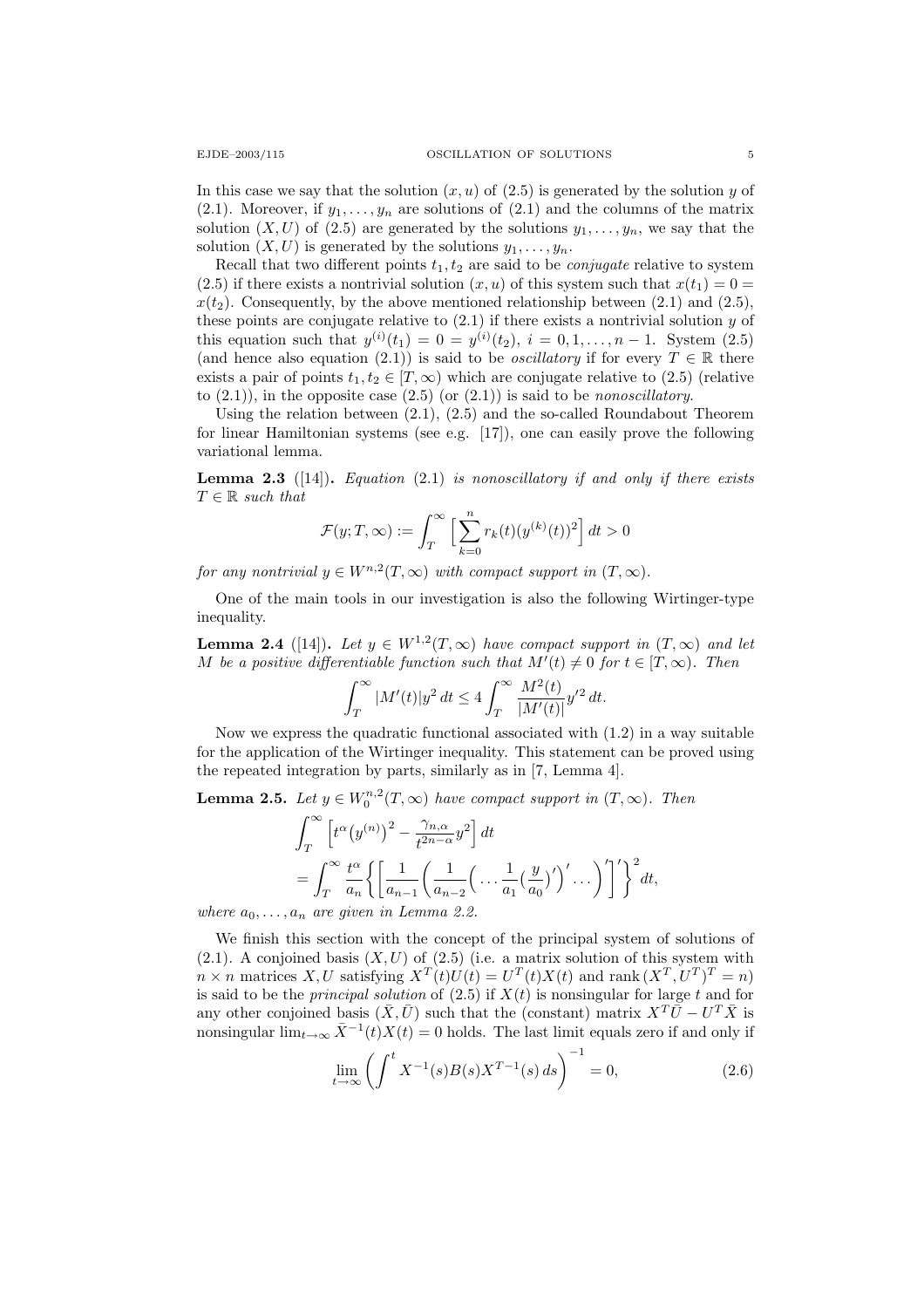see [17]. A principal solution of (2.5) is determined uniquely up to a right multiple by a constant nonsingular  $n \times n$  matrix. If  $(X, U)$  is the principal solution, any conjoined basis  $(\bar{X}, \bar{U})$  such that the matrix  $\overline{X}^T \overline{U} - U^T \overline{X}$  is nonsingular is said to be a nonprincipal solution of (2.5). Solutions  $y_1, \ldots, y_n$  of (2.1) are said to form the principal (nonprincipal) system of solutions if the solution  $(X, U)$  of the associated linear Hamiltonian system generated by  $y_1, \ldots, y_n$  is a principal (nonprincipal) solution. Note that if (2.1) possesses a fundamental system of positive solutions  $y_1, \ldots, y_{2n}$  satisfying  $y_i = o(y_{i+1})$  as  $t \to \infty$ ,  $i = 1, \ldots, 2n-1$ , (the so-called ordered system of solutions), then the "small" solutions  $y_1, \ldots, y_n$  form the principal system of solutions of (2.1). In particular, if  $L(y) = (-1)^n (t^{\alpha}y^{(n)})^{(n)} - \gamma_{n,\alpha}t^{\alpha-2n}y$  and  $\alpha_0, \ldots, \alpha_{n-1}$  are the same as in Lemma 2.2, then  $y_k = t^{\alpha_k}, k = 1, \ldots, n-1$ ,  $y_n = t^{(2n-1-\alpha)/2}$  is the ordered principal system of solutions of (1.2).

# 3. Main results – oscillation and nonoscillation criteria

We start this section with a statement where nonoscillation of (1.4) is compared with nonoscillation of a certain associated second order differential equation.

Theorem 3.1. If the second order linear differential equation

$$
(tz')' + \frac{1}{4\tilde{\gamma}_{n,\alpha}}t^{2n-1-\alpha}q(t)z = 0
$$
\n(3.1)

is nonoscillatory, then equation (1.4) is also nonoscillatory.

*Proof.* Let  $T \in \mathbb{R}$  and  $y \in W^{n,2}(T,\infty)$  be any function having compact support in  $(T, \infty)$ . Using Lemma 2.5, Wirtinger inequality (Lemma 2.4), which we apply  $(n - 1)$ -times, and also Lemma 5.1 from the last section, we have

$$
\int_{T}^{\infty} \left[ t^{\alpha} (y^{(n)})^{2} - \frac{\gamma_{n,\alpha}}{t^{2n-\alpha}} y^{2} \right] dt
$$
  
\n
$$
= \int_{T}^{\infty} \frac{t^{\alpha}}{a_{n}} \left\{ \left[ \frac{1}{a_{n-1}} \left( \frac{1}{a_{n-2}} \left( \dots \frac{1}{a_{1}} \left( \frac{y}{a_{0}} \right)' \right)' \dots \right)' \right] \right\}^{2} dt
$$
  
\n
$$
\geq \prod_{k=1}^{n-1} \left( \frac{2n-1-\alpha}{2} - \alpha_{k} \right)^{2} \int_{T}^{\infty} t \left[ \left( \frac{y}{a_{0}} \right)' \right]^{2} dt
$$
  
\n
$$
= 4 \tilde{\gamma}_{n,\alpha} \int_{T}^{\infty} t \left[ \left( \frac{y}{t^{(2n-1-\alpha)/2}} \right)' \right]^{2} dt.
$$

If we denote  $z = y/t^{(2n-1-\alpha)/2}$  then, since (3.1) is nonoscillatory, it follows from Lemma 2.3, that

$$
\int_T^{\infty}\Big[t(z'(t))^2-\frac{1}{4\tilde{\gamma}_{n,\alpha}}t^{2n-1-\alpha}q(t)z^2(t)\Big]dt>0.
$$

Summarizing

$$
\int_{T}^{\infty} \left[ t^{\alpha} (y^{(n)})^2 - \left( \frac{\gamma_{n,\alpha}}{t^{2n-\alpha}} + q(t) \right) y^2 \right] dt
$$
  
\n
$$
\geq 4 \tilde{\gamma}_{n,\alpha} \int_{T}^{\infty} t \left\{ \left[ \left( \frac{y}{t^{(2n-1-\alpha)/2}} \right)' \right]^2 - \frac{1}{4 \tilde{\gamma}_{n,\alpha}} q(t) y^2(t) \right\} dt
$$
  
\n
$$
= 4 \tilde{\gamma}_{n,\alpha} \int_{T}^{\infty} t \left\{ \left[ \left( \frac{y}{t^{(2n-1-\alpha)/2}} \right)' \right]^2 - \frac{1}{4 \tilde{\gamma}_{n,\alpha}} t^{2n-1-\alpha} q(t) \left( \frac{y}{t^{(2n-1-\alpha)/2}} \right)^2 \right\} dt > 0.
$$

The nonoscillation of  $(1.4)$  follows now from Lemma 2.3.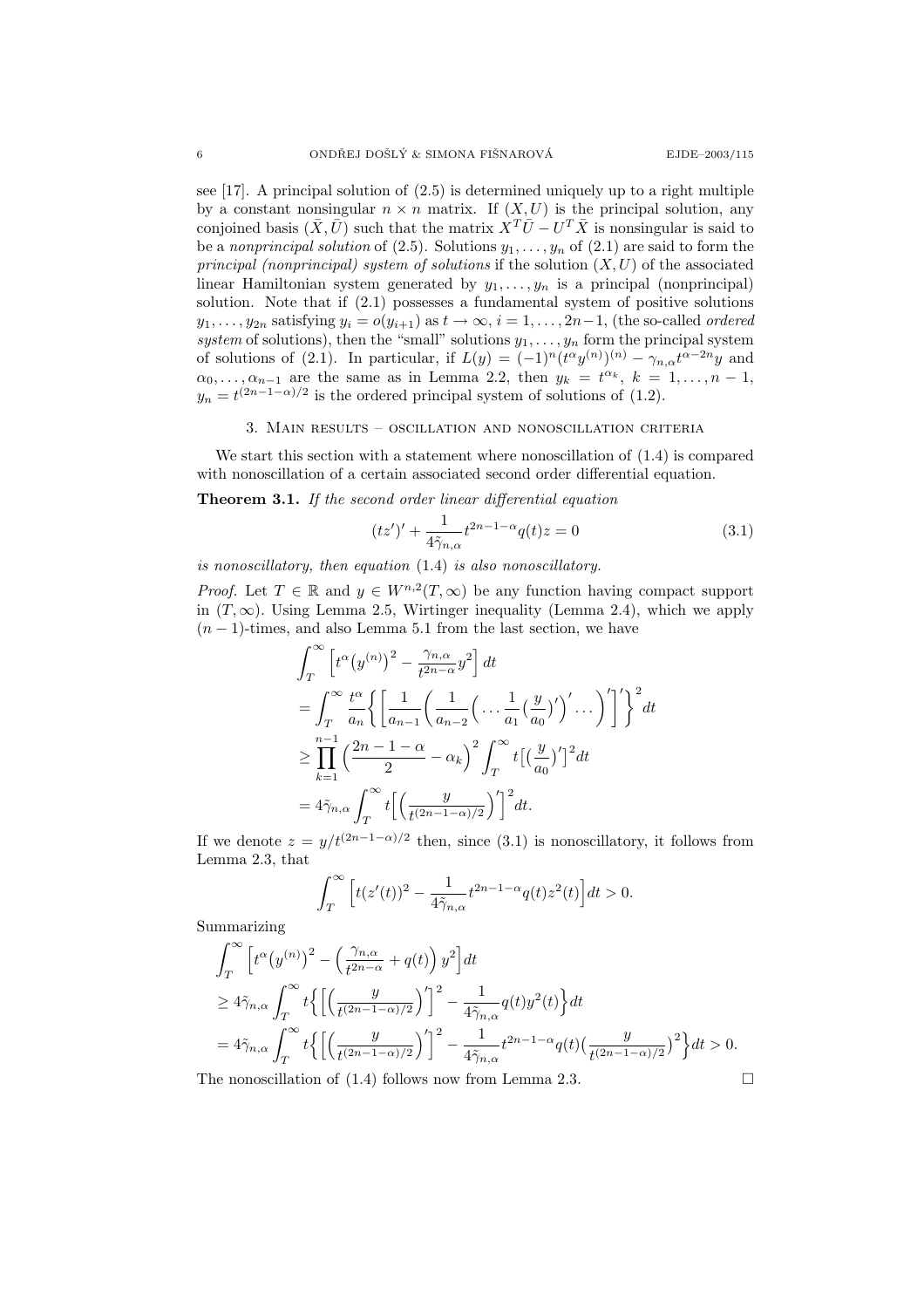In the proof of the next oscillatory counterpart of the previous theorem, in addition to the constant  $\tilde{\gamma}_{n,\alpha}$ , three other constants appeared, namely  $K_{n,\alpha}$ ,  $\tilde{K}_{n,\alpha}$  and  $L_{n,\alpha}$ . To prove the statement of this theorem, we needed the equalities  $K_{n,\alpha} = \tilde{K}_{n,\alpha}$ and  $L_{n,\alpha} = \tilde{\gamma}_{n,\alpha}$ . The formulas which defined these constants looked completely different on the first view (compare below given formulas (3.7), (3.8), (3.9)) and the proof of the required equalities leads to interesting combinatorial identites which are presented in the last section.

**Theorem 3.2.** Suppose that  $q(t) \geq 0$  for large t and

$$
\int^{\infty} \left( q(t) - \frac{\tilde{\gamma}_{n,\alpha}}{t^{2n-\alpha} \log^2 t} \right) t^{2n-1-\alpha} \lg t \, dt = \infty. \tag{3.2}
$$

Then equation  $(1.4)$  is oscillatory.

*Proof.* Let  $T \in \mathbb{R}$  be arbitrary,  $T < t_0 < t_1 < t_2 < t_3$  (these values will be specified later). Further, let

$$
h(t) = t^{\frac{2n-1-\alpha}{2}} \sqrt{\lg t},
$$

 $f \in C^n[t_0, t_1]$  be any function such that

$$
f^{(j)}(t_0) = 0, \ f^{(j)}(t_1) = h^{(j)}(t_1), \ j = 0, \dots, n-1,
$$

and  $g$  be the solution of  $(1.2)$  satisfying the boundary conditions

$$
g^{(j)}(t_2) = h^{(j)}(t_2), \ g^{(j)}(t_3) = 0, \ j = 0, \dots, n-1.
$$
 (3.3)

We construct a function  $0 \neq y \in W^{n,2}(T,\infty)$  with compact support in  $(T,\infty)$ , as follows

$$
y(t) = \begin{cases} 0, & t \le t_0, \\ f(t), & t_0 \le t \le t_1, \\ h(t), & t_1 \le t \le t_2, \\ g(t), & t_2 \le t \le t_3, \\ 0, & t \ge t_3. \end{cases}
$$
(3.4)

We show that for  $t_2$ ,  $t_3$  sufficiently large

$$
\mathcal{F}(y;T,\infty) := \int_T^{\infty} \left[ t^{\alpha} \left( y^{(n)}(t) \right)^2 - \left( \frac{\gamma_{n,\alpha}}{t^{2n-\alpha}} + q(t) \right) y^2(t) \right] dt \le 0
$$

and hence (1.4) is oscillatory according to Lemma 2.3. To this end, denote

$$
K := \int_{t_0}^{t_1} \left[ t^{\alpha} \left( f^{(n)}(t) \right)^2 - \left( \frac{\gamma_{n,\alpha}}{t^{2n-\alpha}} + q(t) \right) f^2(t) \right] dt.
$$

Concerning the interval  $[t_1, t_2]$ , let us compute  $(h^{(n)})^2$ . We use the usual convention that the value of a product  $\prod_{m}^{n}$  equals 1 whenever the lower multiplication limit m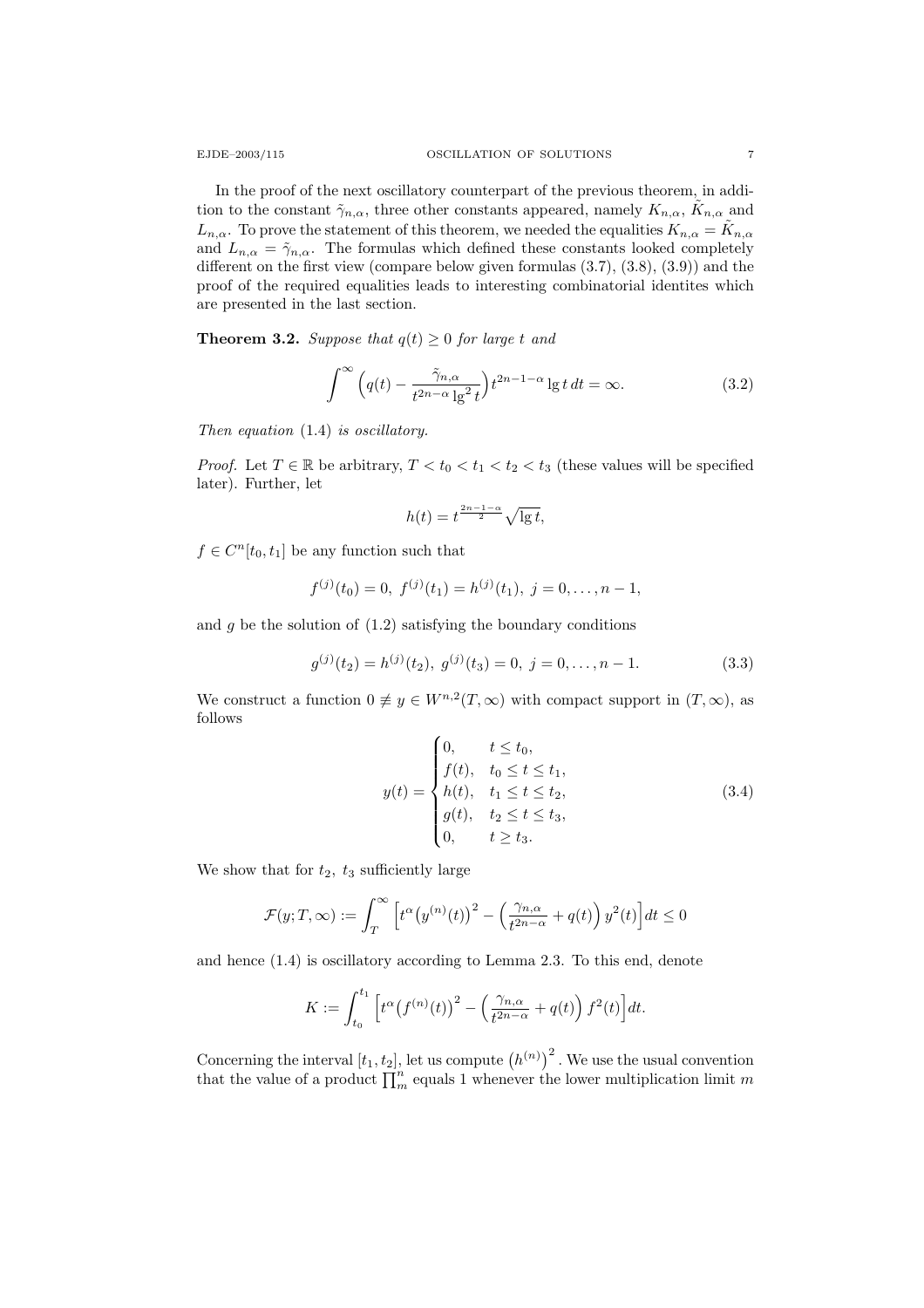is greater that the upper limit  $n$ . Using Lemma 5.2 from the last section we have  $h^{(n)}(t)$ 

$$
= \left(t^{\frac{2n-1-\alpha}{2}}\sqrt{\lg t}\right)^{(n)} \n= \frac{1}{2^n} \prod_{k=1}^n (2k-1-\alpha)t^{\frac{-1-\alpha}{2}}\sqrt{\lg t} \n+ \sum_{j=1}^n {n \choose j} \frac{1}{2^{n-j}} \prod_{k=j+1}^n (2k-1-\alpha) \frac{(-1)^{j-1}}{t^j} \Big[ \frac{a_j}{\sqrt{\lg t}} + \frac{b_j}{\sqrt{\lg^3 t}} + o\left(\lg^{-\frac{3}{2}} t\right) \Big] t^{\frac{2j-1-\alpha}{2}} \n= t^{\frac{-1-\alpha}{2}} \Big[ \frac{1}{2^n} \prod_{k=1}^n (2k-1-\alpha)\sqrt{\lg t} + \frac{A_n}{\sqrt{\lg t}} + \frac{B_n}{\sqrt{\lg^3 t}} + o\left(\lg^{-\frac{3}{2}} t\right) \Big],
$$

as  $t \to \infty$ , where

$$
A_n = \sum_{j=1}^n (-1)^{j-1} \binom{n}{j} \frac{a_j}{2^{n-j}} \prod_{k=j+1}^n (2k - 1 - \alpha),\tag{3.5}
$$

$$
B_n = \sum_{j=1}^n (-1)^{j-1} \binom{n}{j} \frac{b_j}{2^{n-j}} \prod_{k=j+1}^n (2k - 1 - \alpha).
$$
 (3.6)

Then we have

$$
(h^{(n)})^2 = t^{-1-\alpha} \Big[ \frac{\lg t}{4^n} \prod_{k=1}^n (2k - 1 - \alpha)^2 + \frac{A_n}{2^{n-1}} \prod_{k=1}^n (2k - 1 - \alpha) + \frac{B_n}{2^{n-1} \lg t} \prod_{k=1}^n (2k - 1 - \alpha) + \frac{A_n^2}{\lg t} + 2 \frac{A_n B_n}{\lg^2 t} + \frac{B_n^2}{\lg^3 t} + O\left(\lg^{-3} t\right) \Big]
$$

as  $t \to \infty$ . If we denote

$$
K_{n,\alpha} := \frac{A_n}{2^{n-1}} \prod_{k=1}^{n} (2k - 1 - \alpha),
$$
\n(3.7)

$$
L_{n,\alpha} := A_n^2 + \frac{B_n}{2^{n-1}} \prod_{k=1}^n (2k - 1 - \alpha), \tag{3.8}
$$

we get

$$
(h^{(n)})^2 = t^{-1-\alpha} \Big[ \gamma_{n,\alpha} \lg t + K_{n,\alpha} + \frac{L_{n,\alpha}}{\lg t} + O\left(\lg^{-2} t\right) \Big],
$$

as  $t \to \infty$ . Consequently,

$$
\int_{t_1}^{t_2} \left[ t^{\alpha} \left( h^{(n)}(t) \right)^2 - \frac{\gamma_{n,\alpha}}{t^{2n-\alpha}} h^2(t) \right] dt = K_{n,\alpha} \lg t_2 + L_{n,\alpha} \int_{t_1}^{t_2} \frac{dt}{t \lg t} + L_1 + o(1),
$$

as  $t \to \infty$ , where  $L_1$  is a real constant.

Now we turn our attention to the interval  $[t_2, t_3]$ . Using the assumption that  $q(t) \geq 0$  for large t we have

$$
\int_{t_2}^{t_3} \left[ t^{\alpha} \left( g^{(n)}(t) \right)^2 - \left( \frac{\gamma_{n,\alpha}}{t^{2n-\alpha}} + q(t) \right) g^2(t) \right] dt
$$
  

$$
\leq \int_{t_2}^{t_3} \left[ t^{\alpha} \left( g^{(n)}(t) \right)^2 - \frac{\gamma_{n,\alpha}}{t^{2n-\alpha}} g^2(t) \right] dt.
$$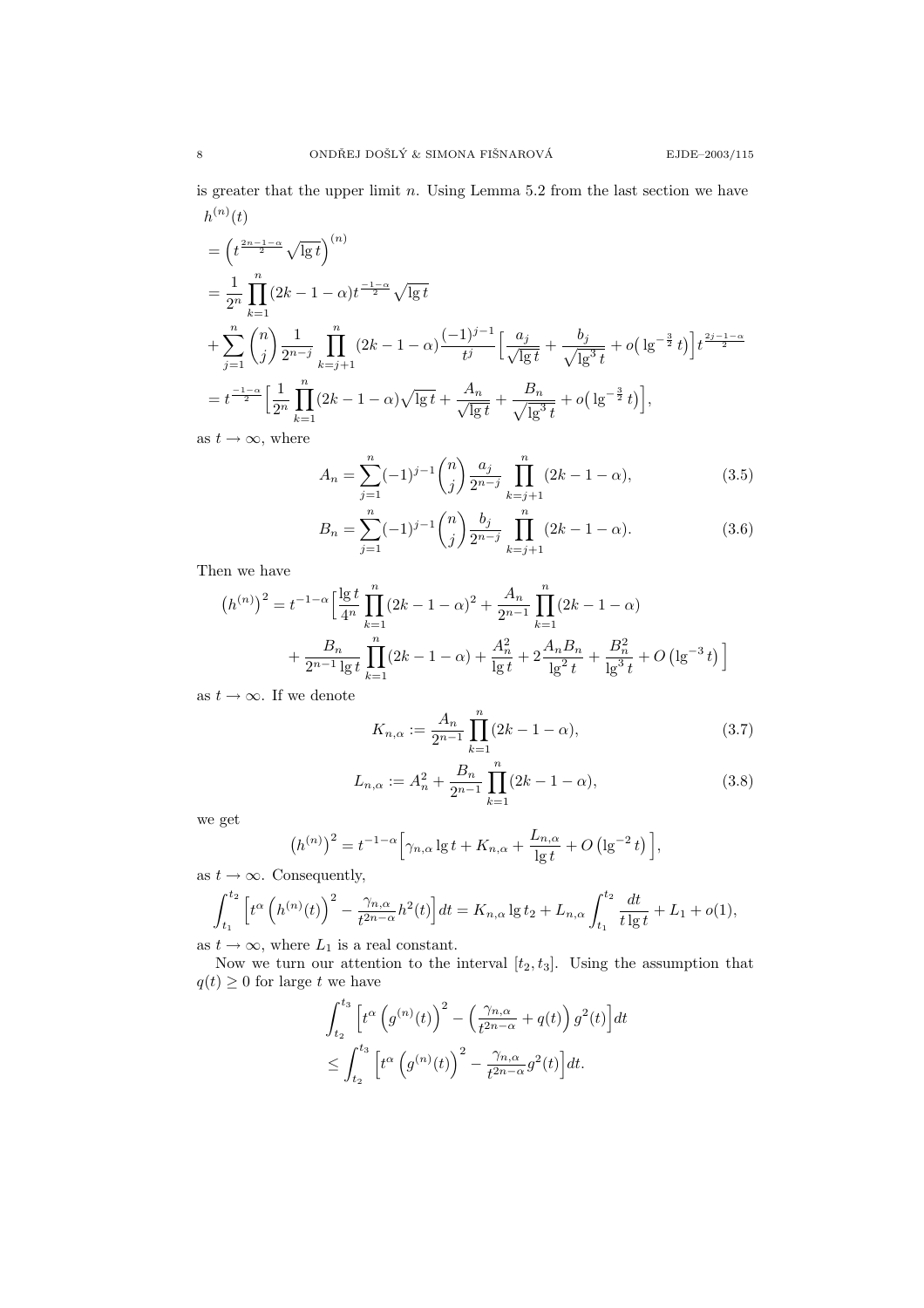Further, denote

$$
x = \begin{pmatrix} g \\ g' \\ \vdots \\ g^{(n-1)} \end{pmatrix}, \quad u = \begin{pmatrix} (-1)^{n-1} (t^{\alpha} g^{(n)})^{(n-1)} \\ \vdots \\ (-t^{\alpha} g^{(n)})' \\ t^{\alpha} g^{(n)} \end{pmatrix}, \quad \tilde{h} = \begin{pmatrix} h \\ h' \\ \vdots \\ h^{(n-1)} \end{pmatrix}.
$$

Since  $g$  is a solution of  $(1.2)$ , we can use a relationship between this equation and associated LHS (2.5). In this case

$$
B(t) = \text{diag}\{0, \dots, 0, t^{-\alpha}\}, \quad C(t) = \text{diag}\{-\frac{\gamma_{n,\alpha}}{t^{2n-\alpha}}, 0, \dots, 0\},
$$

$$
A = A_{i,j} = \begin{cases} 1, & \text{if } j = i+1, i = 1, \dots, n-1, \\ 0, & \text{elsewhere.} \end{cases}
$$

This relationship, together with conditions (3.3) imply that

$$
\int_{t_2}^{t_3} \left[ t^{\alpha} (g^{(n)})^2(t) - \frac{\gamma_{n,\alpha}}{t^{2n-\alpha}} g^2(t) \right] dt
$$
  
\n
$$
= \int_{t_2}^{t_3} [u^T(t)B(t)u(t) + x^T(t)C(t)x(t)] dt
$$
  
\n
$$
= \int_{t_2}^{t_3} [u^T(t)(x'(t) - Ax(t)) + x^T(t)C(t)x(t)] dt
$$
  
\n
$$
= u^T(t)x(t)|_{t_2}^{t_3} + \int_{t_2}^{t_3} x^T(t)[-u'(t) - A^T u(t) + C(t)x(t)] dt
$$
  
\n
$$
= -u^T(t_2)x(t_2).
$$

Let  $(X, U)$  be the principal solution of the LHS associated with  $(1.2)$ . Then  $(\bar{X}, \bar{U})$ defined by

$$
\bar{X}(t) = X(t) \int_{t}^{t_3} X^{-1}(s)B(s)X^{T-1}(s)ds,
$$
  

$$
\bar{U}(t) = U(t) \int_{t}^{t_3} X^{-1}(s)B(s)X^{T-1}(s)ds - X^{T-1}(t)
$$

is also a conjoined basis of this LHS, and according to (3.3) we get

$$
x(t) = X(t) \int_{t}^{t_3} X^{-1}(s)B(s)X^{T-1}(s)ds \left(\int_{t_2}^{t_3} X^{-1}(s)B(s)X^{T-1}(s)ds\right)^{-1}
$$
  
 
$$
\times X^{-1}(t_2)\tilde{h}(t_2),
$$
  
\n
$$
u(t) = \left(U(t) \int_{t}^{t_3} X^{-1}(s)B(s)X^{T-1}(s)ds - X^{T-1}(t)\right)
$$
  
\n
$$
\times \left(\int_{t_2}^{t_3} X^{-1}(s)B(s)X^{T-1}(s)ds\right)^{-1} X^{-1}(t_2)\tilde{h}(t_2)
$$

and hence

$$
-u^{T}(t_{2})x(t_{2}) = \tilde{h}^{T}(t_{2})X^{T-1}(t_{2})\left(\int_{t_{2}}^{t_{3}}X^{-1}(s)B(s)X^{T-1}(s)ds\right)^{-1}X^{-1}(t_{2})\tilde{h}(t_{2})
$$

$$
-\tilde{h}^{T}(t_{2})U(t_{2})X^{-1}(t_{2})\tilde{h}(t_{2}).
$$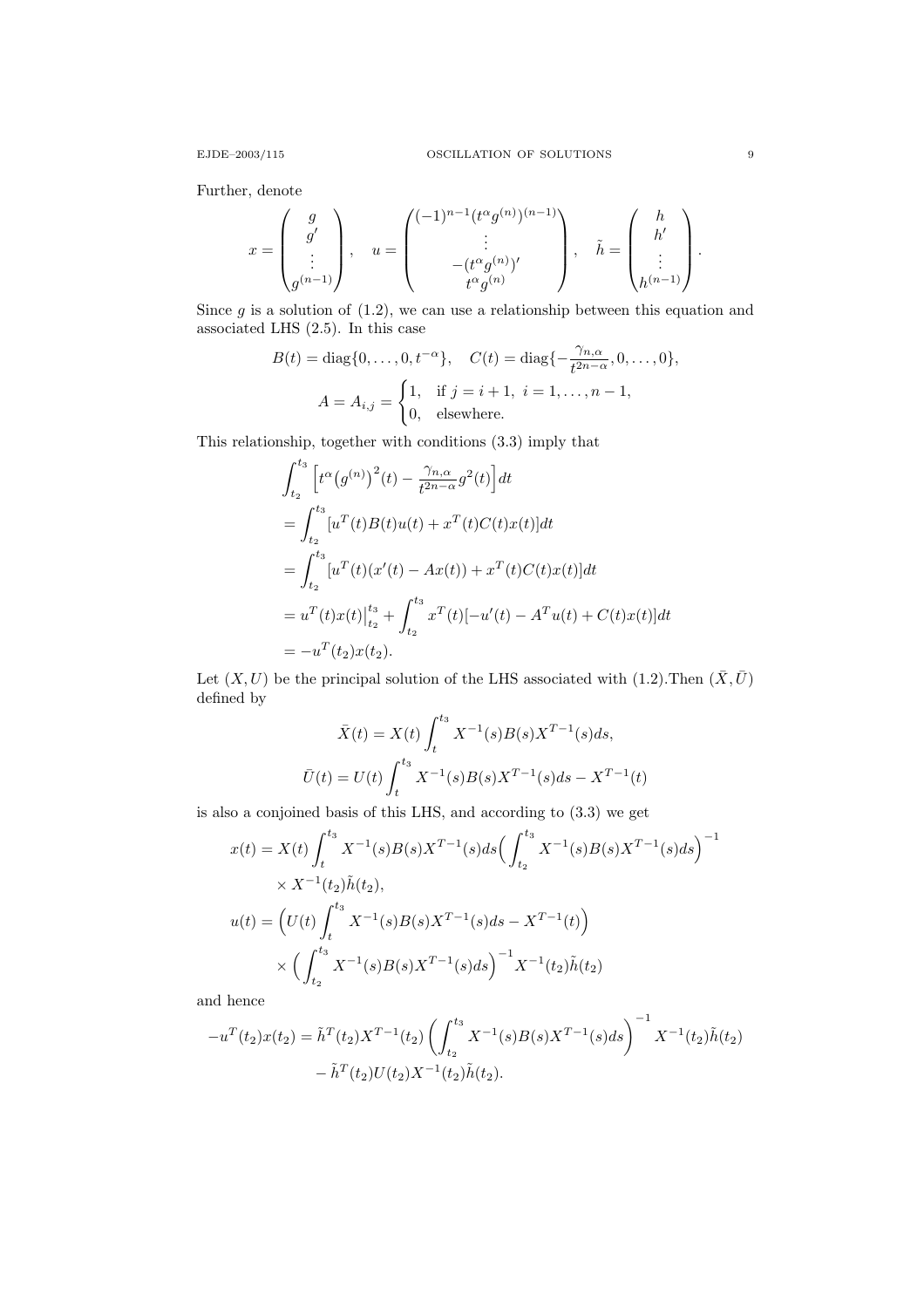Using the fact that the principal solution of LHS associated with (1.2) is generated by  $y_1(t) = t^{\alpha_1}$ ,  $y_2(t) = t^{\alpha_2}$ , ...,  $y_{n-1}(t) = t^{\alpha_{n-1}}$ ,  $y_n(t) = t^{\alpha_0} = t^{\frac{2n-1-\alpha}{2}}$ , where  $\alpha_k$ ,  $k = 0, \ldots, n - 1$ , are the roots of  $(2.3)$ , we have

$$
X(t) = \begin{pmatrix} t^{\alpha_1} & \cdots & t^{\alpha_{n-1}} & t^{\frac{2n-1-\alpha}{2}} \\ \alpha_1 t^{\alpha_1 - 1} & \cdots & \alpha_{n-1} t^{\alpha_{n-1} - 1} & \frac{2n-1-\alpha}{2} t^{\frac{2n-3-\alpha}{2}} \\ \vdots & \vdots & \vdots \\ \prod_{k=0}^{n-2} (\alpha_1 - k) t^{\alpha_1 - n + 1} & \cdots & \prod_{k=0}^{n-2} (\alpha_{n-1} - k) t^{\alpha_{n-1} - n + 1} & \frac{1}{2^{n-1}} \prod_{k=1}^{n} (2k - 1 - \alpha) t^{\frac{1-\alpha}{2}} \\ \vdots & \vdots & \vdots \\ U(t) = \begin{pmatrix} \ell_{n,\alpha}^{[1,1]} t^{\alpha_1 + \alpha - 2n + 1} & \cdots & \ell_{n,\alpha}^{[1,n]} t^{\frac{\alpha - 2n + 1}{2}} \\ \vdots & \vdots & \ddots & \vdots \\ \ell_{n,\alpha}^{[n,1]} t^{\alpha_1 + \alpha - n} & \cdots & \ell_{n,\alpha}^{[n,n]} t^{\frac{\alpha - 1}{2}} \end{pmatrix},
$$

where

$$
\ell_{n,\alpha}^{[1,1]} = (-1)^{n-1} \prod_{j=0}^{n-1} (\alpha_1 - j) \prod_{j=0}^{n-2} (\alpha_1 + \alpha - n - j),
$$
  

$$
\ell_{n,\alpha}^{[1,n]} = \frac{2n - 1 - \alpha}{2} \prod_{j=0}^{n-1} \left( \frac{2n - 1 - 2j - \alpha}{2} \right)^2,
$$
  

$$
\ell_{n,\alpha}^{[n,1]} = \prod_{j=0}^{n-1} (\alpha_1 - j),
$$
  

$$
\ell_{n,\alpha}^{[n,n]} = \prod_{j=0}^{n-1} \left( \frac{2n - 1 - 2j - \alpha}{2} \right),
$$

and

$$
\tilde{h}(t) = \begin{pmatrix} t^{\frac{2n-3-\alpha}{2}} \sqrt{\lg t} \\ t^{\frac{2n-3-\alpha}{2}} \left( \frac{2n-1-\alpha}{2} \sqrt{\lg t} + O(\lg^{-\frac{1}{2}}(t)) \right) \\ \vdots \\ t^{\frac{1-\alpha}{2}} \left( \frac{1}{2^{n-1}} \prod_{k=1}^{n} (2k-1-\alpha) \sqrt{\lg t} + O(\lg^{-\frac{1}{2}} t) \right) \end{pmatrix}, \text{ as } t \to \infty
$$

Next we compute the asymptotic formula for  $(U^T \tilde{h})^T X^{-1} \tilde{h} \big|_{t=t_2}$ . Using Lemma 5.4 we have

$$
(X^{-1}\tilde{h})_i \sim t^{\alpha_i - \frac{2n-1-\alpha}{2}} \frac{1}{\sqrt{\lg t}}, \quad i = 1, ..., n-1,
$$
  
 $(X^{-1}\tilde{h})_n = \sqrt{\lg t} (1 + O(\lg^{-1} t)), \quad \text{as } t \to \infty.$ 

Here  $f_1 \sim f_2$  for a pair of functions  $f_1, f_2$  means that  $\lim_{t\to\infty} \frac{f_1(t)}{f_2(t)} = L$  exists and  $0 < L < \infty$ . By a direct computation, for  $i = 1, \ldots, n - 1$ ,

$$
(U^T \tilde{h})_i = l_{n,\alpha}^{[i]} t^{\alpha_i - \frac{2n-1-\alpha}{2}} \sqrt{\lg t},
$$

the constants  $l_{n,\alpha}^{[i]}$  can be computed explicitly, but their values are not important. As for  $(U^T \tilde{h})_n$  denote by  $u_n$  the last column of U. Then, again by a direct computation,

$$
(U^T \tilde{h})_n = u_n^T \tilde{h} = \tilde{K}_{n,\alpha} \sqrt{\lg t} (1 + O(\lg^{-1} t)), \quad \text{as } t \to \infty,
$$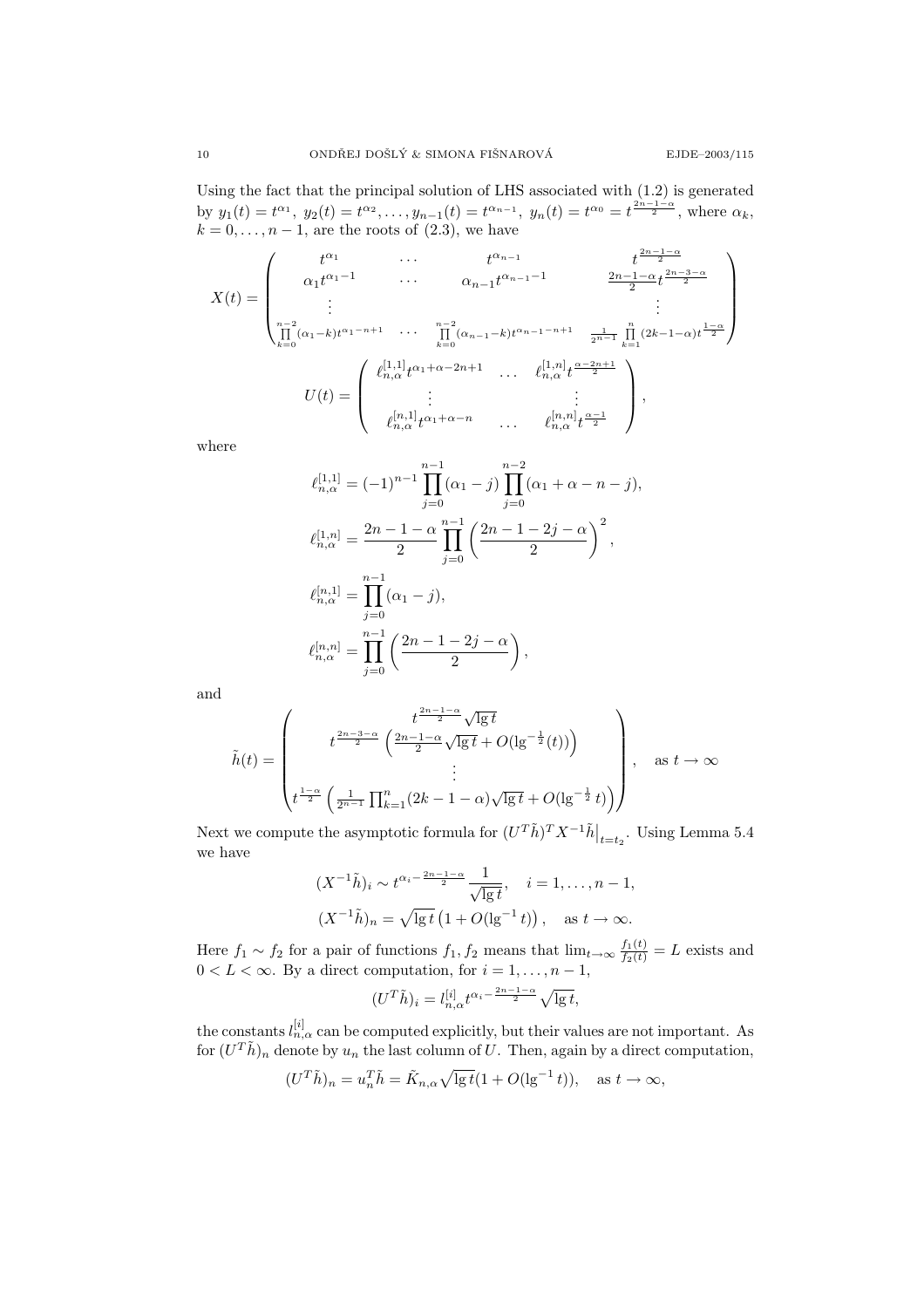where

$$
\tilde{K}_{n,\alpha} = \frac{2}{4^n} \prod_{k=1}^n (2k - 1 - \alpha)^2 \sum_{k=1}^n \frac{1}{(2k - 1 - \alpha)}.
$$
\n(3.9)

Consequently,

$$
\tilde{h}^{T}(t_{2})U(t_{2})X^{-1}(t_{2})\tilde{h}(t_{2}) = \tilde{K}_{n,\alpha} \lg t_{2} + L_{2} + o(1), \text{ as } t_{2} \to \infty,
$$

where  $L_2$  is a real constant.

Summarizing all the above computations

$$
\mathcal{F}(y;T,\infty) \leq K + K_{n,\alpha} \lg t_2 + L_{n,\alpha} \int_{t_1}^{t_2} \frac{dt}{t \lg t} + L_1 + o(1) - \int_{t_1}^{t_2} q(t)h^2(t)dt
$$
  
+  $\tilde{h}^T(t_2)X^{T-1}(t_2) \left( \int_{t_2}^{t_3} X^{-1}(s)B(s)X^{T-1}(s)ds \right)^{-1} X^{-1}(t_2)\tilde{h}(t_2)$   
-  $\tilde{K}_{n,\alpha} \lg t_2 - L_2 - o(1), \text{ as } t_2 \to \infty.$ 

It follows from Lemma 5.8 that  $K_{n,\alpha} = \tilde{K}_{n,\alpha}$  and  $L_{n,\alpha} = \tilde{\gamma}_{n,\alpha}$  according to Lemma 5.9. Using  $(3.2)$  let  $t_2 > t_1$  be such that

$$
L_{n,\alpha} \int_{t_1}^{t_2} \frac{dt}{t \lg t} - \int_{t_1}^{t_2} q(t)h^2(t)dt = -\int_{t_1}^{t_2} \left( q(t) - \frac{\tilde{\gamma}_{n,\alpha}}{t^{2n-\alpha} \lg^2 t} \right) t^{2n-1-\alpha} \lg t dt
$$
  

$$
\leq -(K + L_1 - L_2 + 2).
$$

Since  $(X, U)$  is the principal solution, it is possible to choose  $t_3 > t_2$  such that

$$
\tilde{h}^{T}(t_{2})X^{T-1}(t_{2})\left(\int_{t_{2}}^{t_{3}}X^{-1}(s)B(s)X^{T-1}(s)ds\right)^{-1}X^{-1}(t_{2})\tilde{h}(t_{2})\leq 1.
$$

Finally, if  $t_2$  is so large that the sum of all the terms  $o(1)$  is less then 1, then for these  $t_2$ ,  $t_3$  we have

$$
\mathcal{F}(y;T,\infty) \le K - (K + L_1 - L_2 + 2) + L_1 + 1 + 1 - L_2 = 0,
$$

which means that  $(1.4)$  is oscillatory.

**Corollary 3.3.** The equation (1.8) is nonoscillatory if and only if  $\gamma \leq \tilde{\gamma}_{n,\alpha}$ .

*Proof.* If  $\gamma \leq \tilde{\gamma}_{n,\alpha}$ , then the second order equation

$$
(tz')'+\frac{1}{4\tilde{\gamma}_{n,\alpha}}t^{2n-1-\alpha}\frac{\gamma}{t^{2n-\alpha}\lg^2 t}z=0
$$

is nonoscillatory, which follows from the fact, that the equation

$$
(tz')' + \frac{\mu}{t\lg^2 t}z = 0
$$

is nonoscillatory for  $\mu \leq \frac{1}{4}$ . Hence, (1.8) is nonoscillatory according to Theorem 3.1. Conversely, if  $\gamma > \tilde{\gamma}_{n,\alpha}$ , then for  $q(t) = \frac{\gamma}{t^{2n-\alpha}\lg^2 t}$  condition (3.2) holds and we have oscillation of  $(1.8)$  using Theorem 3.2.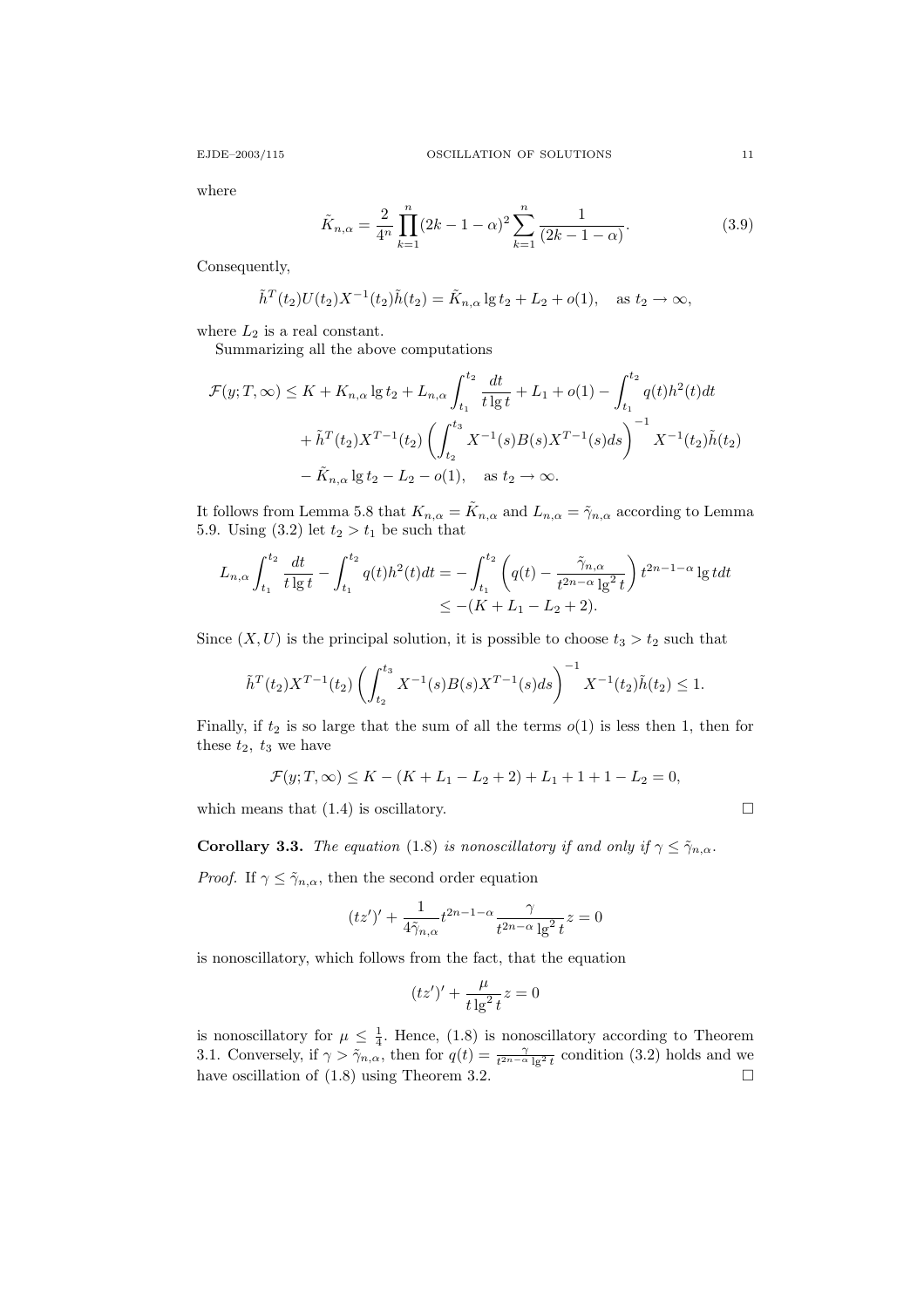#### 4. Remarks and open problems

(i) The oscillation criterion given in Theorem 3.2 is proved under the assumption

$$
q(t) \ge 0 \quad \text{for large } t. \tag{4.1}
$$

This restriction has been successfully removed in oscillation criteria presented in some recent papers [3, 4, 5, 13, 16]. In particular, it was proved for equation (1.1) with  $n = 2$  that the function  $g/h$  (the function h, g apper in (3.4)) is monotonically decreasing and this fact enabled to remove the assumption (4.1) via the second mean value theorem of integral calculus, see [4]. The computations proving monotonicity of  $g/h$  are rather complex even for  $n = 2$  and we have not been able to prove this monotonicity in the general case yet. However, we believe that the function  $g/h$ is monotonic also in the general case treated in our paper and we conjecture that Theorem 3.2 remains valid without assumption (4.1).

(ii) In [6] we have discussed the problem of the value of the best constants in oscillation and nonoscillation criteria for equations of the form (1.1) and (1.4). In particular, it is known (see  $[6, 9]$ ) that equation  $(1.4)$  is oscillatory if

$$
M := \lim_{t \to \infty} \lg t \int_{t}^{\infty} q(s) s^{2n - 1 - \alpha} ds > \omega_{n, \alpha}
$$
 (4.2)

and it is nonoscillatory if the above limit is less than  $\omega_{n,\alpha}/4$ , where

$$
\omega_{n,\alpha} = \frac{(-1)^n \prod_{i=0}^{n-1} (\lambda - i)(\lambda - n + \alpha - i) - \gamma_{n,\alpha}}{\left(\lambda - \frac{2n - 1 - \alpha}{2}\right)^2} \bigg|_{\lambda = \frac{2n - 1 - \alpha}{2}}.
$$
\n(4.3)

An open problem remained what is the oscillatory nature of (1.4) if the limit in (4.2) is between  $\omega_{n,\alpha}/4$  and  $\omega_{n,\alpha}$ . Here we answer this question by showing that the "right" oscillation constant is  $\omega_{n,\alpha}/4$ , i.e. (1.4) is oscillatory if the limit in (4.2) is greater than this constant.

Observe that  $\omega_{n,\alpha}/4 = \tilde{\gamma}_{n,\alpha}$ , this identity is proved in Lemma 5.5 of the last section. If  $q(t) = \frac{\lambda}{t^{2n-\alpha} \lg^2 t}$ , the next statement is in the full agreement with Corollary 3.3.

**Theorem 4.1.** Suppose that  $(4.1)$  holds. Equation  $(1.4)$  is oscillatory if the limit M in (4.2) is greater than  $\tilde{\gamma}_{n,\alpha}$  and it is nonoscillatory if it is less than this constant.

*Proof.* If  $M > \omega_{n,\alpha}$  in (4.2), equation (1.4) is oscillatory by [9, Theorem 4.1]. Hence we suppose that  $\tilde{\gamma}_{n,\alpha} < M \leq \omega_{n,\alpha} = 4\tilde{\gamma}_{n,\alpha}$ . In this case we use Theorem 3.2. Since  $M > \tilde{\gamma}_{n,\alpha}$ , there exist  $\varepsilon > 0$  and  $T \in \mathbb{R}$  such that

$$
\int_t^\infty q(s)s^{2n-1-\alpha}\,ds > \frac{\tilde{\gamma}_{n,\alpha}+\varepsilon}{\lg t} \quad \text{for } t \geq T,
$$

and hence, multiplying the last inequality by  $\frac{1}{t}$  and integrating it from T to b we get

$$
\int_T^b \frac{1}{t} \int_t^\infty q(s) s^{2n-1-\alpha} ds > (\tilde{\gamma}_{n,\alpha} + \varepsilon) \lg \big( \frac{\lg b}{\lg T} \big)
$$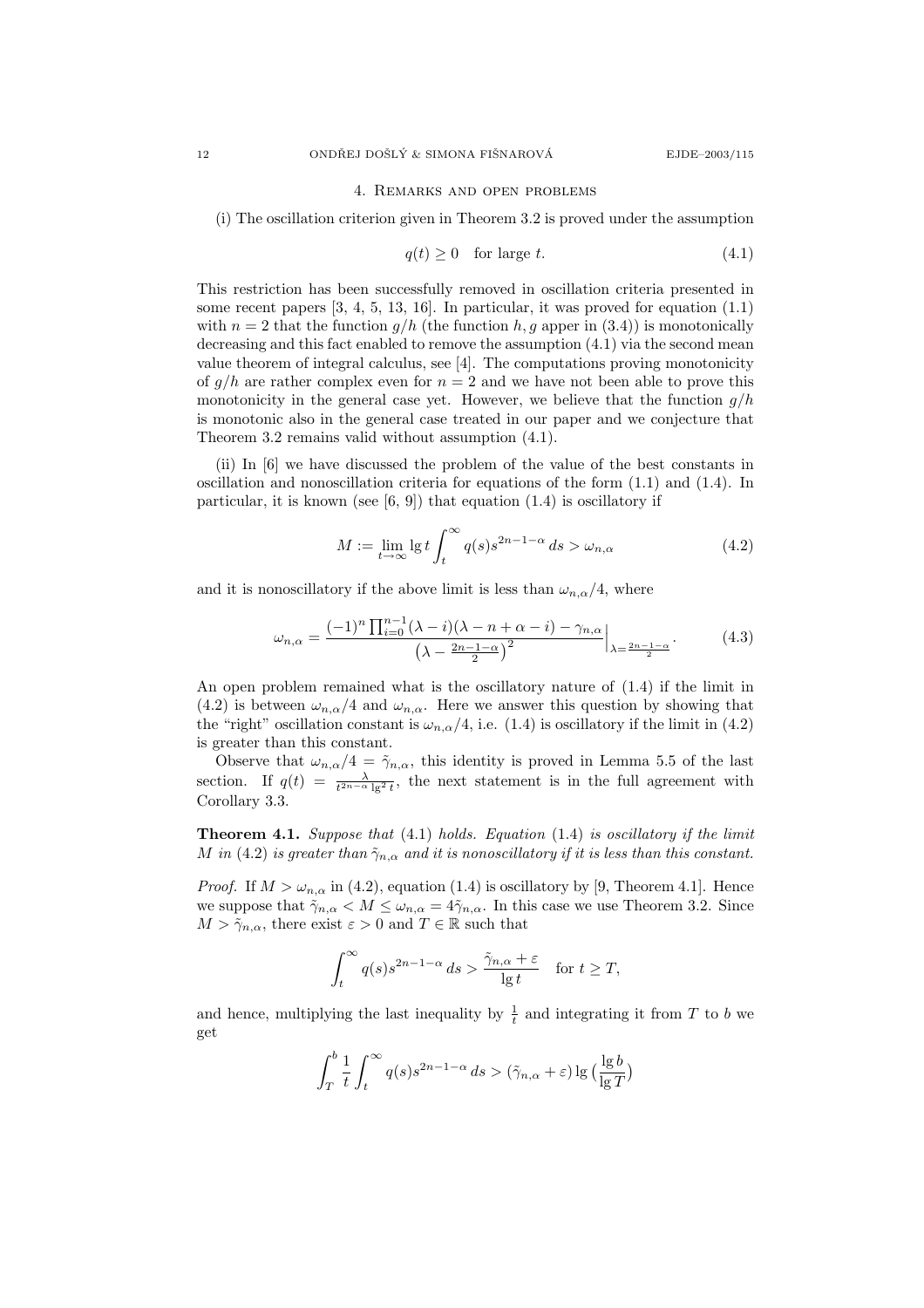for  $b > T$ . Integration by parts yields

$$
\int_{T}^{b} \left( q(s) - \frac{\tilde{\gamma}_{n,\alpha}}{t^{2n-\alpha} \lg^{2} t} \right) t^{2n-1-\alpha} \lg t \, dt
$$
\n
$$
= \int_{T}^{b} q(t) t^{2n-1-\alpha} \lg t \, dt - \tilde{\gamma}_{n,\alpha} \lg \left( \frac{\lg b}{\lg T} \right)
$$
\n
$$
= -\lg t \int_{t}^{\infty} q(s) s^{2n-1-\alpha} \, ds \Big|_{T}^{b} + \int_{T}^{b} \frac{1}{t} \Big( \int_{t}^{\infty} q(s) s^{2n-1-\alpha} \, ds \Big) dt - \tilde{\gamma}_{n,\alpha} \lg \left( \frac{\lg b}{\lg T} \right)
$$
\n
$$
> -\lg t \int_{t}^{\infty} q(s) s^{2n-1-\alpha} \, ds \Big|_{T}^{b} + (\tilde{\gamma}_{n,\alpha} + \varepsilon - \tilde{\gamma}_{n,\alpha}) \lg \left( \frac{\lg b}{\lg T} \right) \to \infty
$$

as  $b \to \infty$  since the first term in the last line of the previous computation is bounded as  $t \to \infty$ . Hence, by Theorem 3.2 equation (1.4) is oscillatory.

Note that assumption (4.1) in the oscillatory part of Theorem 4.1 can be removed if the conjecture formulated in the previous remark turns out to be true.

(iii) Let  $L$  be a formally self-adjoint differential operator given by  $(2.1)$  and consider the equation

$$
L(y) = \lambda w(t)y,\tag{4.4}
$$

where  $w$  is a positive continuous function. This equation is said to be *conditionally* oscillatory if there exists a constant  $\lambda_0$ , the so called *oscillation constant*, such that (4.4) is oscillatory for  $\lambda > \lambda_0$  and nonoscillatory for  $\lambda < \lambda_0$ . If we put now

$$
L(y) := (-1)^n \left( t^{\alpha} y^{(n)} \right)^{(n)} - \left( \frac{\gamma_{n,\alpha}}{t^{2n-\alpha}} + \frac{\tilde{\gamma}_{n,\alpha}}{t^{2n-\alpha} \lg^2 t} \right) y \tag{4.5}
$$

a natural question is for what fuction w equation  $(4.4)$  with L given by  $(4.5)$  is conditionally oscillatory equation. Theorem 3.1 and oscillatory behavior of the second order equation (3.1) lead to the conjecture (whose proof is a subject of the present investigation) that this term is

$$
w(t) = \frac{1}{t^{2n-\alpha} \lg^2 t \lg^2(\lg t)}
$$

and that the oscillation constant is  $\lambda_0 = \tilde{\gamma}_{n,\alpha}$ .

(iv) The previous remark, again together with Theorem 3.1, lead to the following conjecture.

### Conjecture 4.2. Let

$$
K := \lim_{t \to \infty} \lg(\lg t) \int_t^{\infty} \left( q(s) - \frac{\tilde{\gamma}_{n,\alpha}}{s^{2n-\alpha} \lg^2 s} \right) s^{2n-\alpha-1} \lg s \, ds.
$$

There exists a constant  $\hat{\gamma}$  (presumably  $\hat{\gamma} = \tilde{\gamma}_{n,\alpha}$ ) such that (1.4) is oscillatory provided  $K > \hat{\gamma}$ .

Note that the nonoscillatory complement of the previous conjecture is true by Theorem 3.1. Indeed, the second order equation (3.1), when written in the form

$$
(tu')' + \frac{1}{4t\lg^2 t}u + \left(\frac{t^{2n-1-\alpha}q(t)}{4\tilde{\gamma}_{n,\alpha}} - \frac{1}{4t\lg^2 t}\right)u = 0\tag{4.6}
$$

is nonoscillatory, provided

$$
\frac{t^{2n-1-\alpha}q(t)}{4\tilde{\gamma}_{n,\alpha}} - \frac{1}{4t\lg^2 t} \ge 0
$$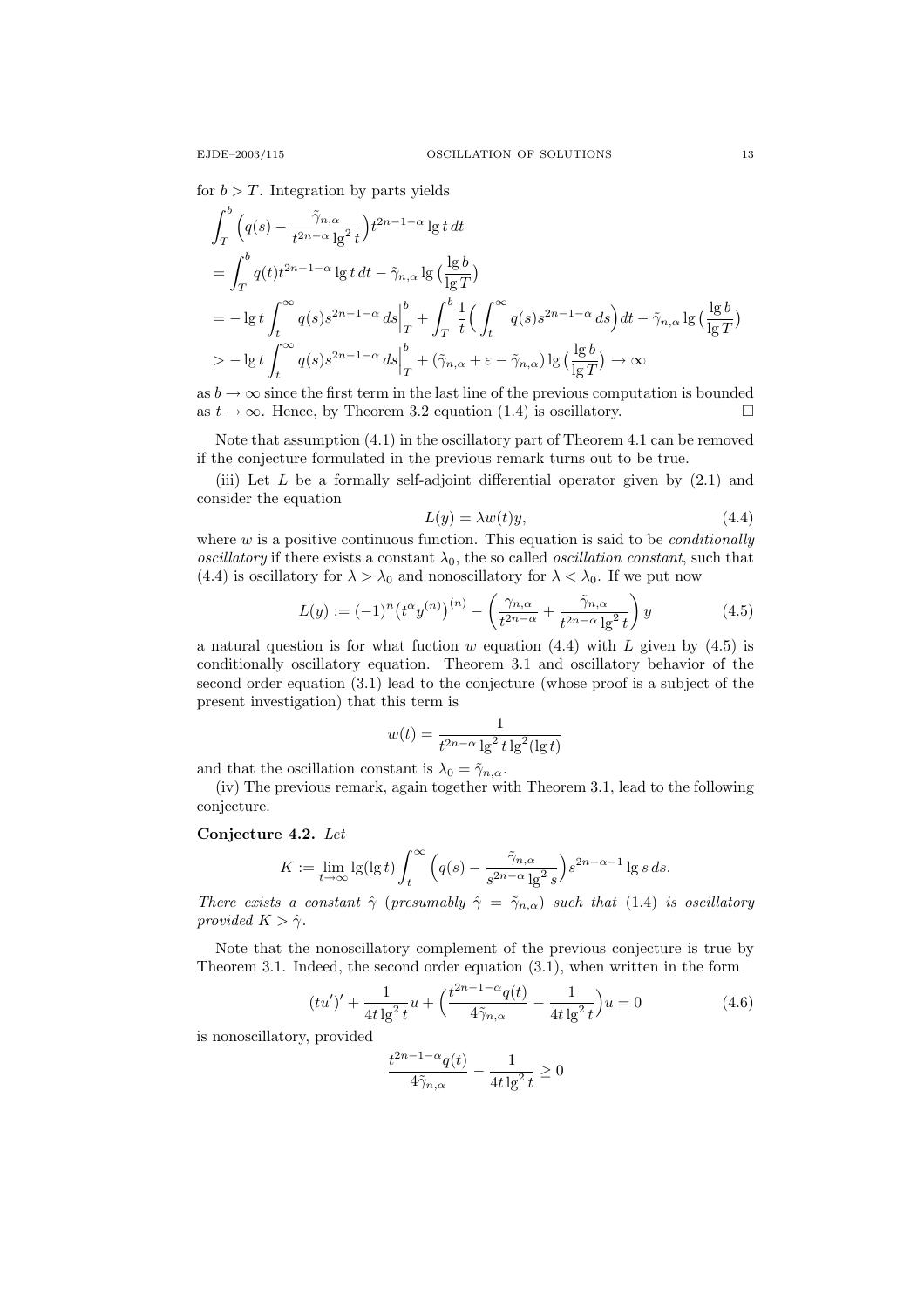for large t and

$$
\lim_{t \to \infty} \lg(\lg t) \int_{t}^{\infty} \left( \frac{s^{2n-1-\alpha} q(s)}{4\tilde{\gamma}_{n,\alpha}} - \frac{1}{4s \lg^2 s} \right) \lg s \, ds < \frac{1}{4} \tag{4.7}
$$

and the last conditions just the condtion  $K < \tilde{\gamma}_{n,\alpha}$ . Condition (4.7) follows from the Hille nonoscillation criterion which states that the second order differential equation

$$
(r(t)x')' + c(t)x = 0
$$

with  $c(t) \geq 0$ ,  $\int_{-\infty}^{\infty} c(t) dt < \infty$  and  $\int_{-\infty}^{\infty} r^{-1}(t) dt = \infty$  is nonoscillatory provided

$$
\lim_{t \to \infty} \Big( \int^t r^{-1}(s) \, ds \Big) \Big( \int_t^\infty c(s) \, ds \Big) < \frac{1}{4}.
$$

The transformation  $u = \sqrt{\lg t} v$  transforms (4.6) into the equation

$$
(t \lg tv')' + \left(\frac{t^{2n-1-\alpha}q(s)}{4\tilde{\gamma}_{n,\alpha}} - \frac{1}{4t \lg^2 t}\right) \lg tv = 0
$$

and Hille's criterion applied to this equation gives (4.7).

(v) Throughout the paper we consider the case  $\alpha \notin \{1, 3, \ldots, 2n-1\}$  only. The reason is that for  $\alpha \in \{1, 3, \ldots, 2n-1\}$  the Euler equation

$$
(-1)^{n} (t^{\alpha} y^{(n)})^{(n)} - \frac{\lambda}{t^{2n-\alpha}} y = 0
$$
\n(4.8)

is no longer conditionally oscillatory and one has to consider the equation

$$
(-1)^{n} \left(t^{\alpha} y^{(n)}\right)^{(n)} - \frac{\lambda}{t^{2n-\alpha} \lg^{2} t} y = 0.
$$
 (4.9)

According to [6] and [10], equation (4.9) is oscillatory for the values  $\lambda > \nu_{n,m}$ :  $[m!(n-m-1)!]^2/4$  and  $m := (2n-1-\alpha)/2$ , and nonoscillatory in the opposite case. In the proof of Theorem 3.2 we have defined the function  $g$  as the solution of (1.2) (satisfying certain boundary conditions) and we have used the fact that we know solutions (even if with generally unknown exponents) of (1.2). Concerning equation (4.9), we do not know solutions explicitly even for  $n = 2$  and  $\lambda = \nu_{2,m}$ , so we cannot apply directly the method used in the proof of Theorem 3.2. Nevertheless, we conjecture that the equation

$$
(-1)^n \left(t^{\alpha} y^{(n)}\right)^{(n)} - \frac{\nu_{n,m}}{t^{2n-\alpha} \lg^2 t} y = q(t)y, \quad \alpha \in \{1, 3, \dots, 2n-1\},\tag{4.10}
$$

is oscillatory provided  $q(t) \geq 0$  for large t and

$$
\lim_{t \to \infty} \lg(\lg t) \int_{t}^{\infty} q(s) s^{2n-1-\alpha} \lg s \, ds > \nu_{n,m}.
$$
\n(4.11)

Note that by [10, Theorem 3.1] equation (4.10) is nonoscillatory provided the second order equation

$$
(tu')' + \frac{t^{2m}}{4\nu_{n,m}} \left( q(t) + \frac{\nu_{n,m}}{t^{2n-\alpha} \lg^2 t} \right) u = 0 \tag{4.12}
$$

is nonoscillatory. The application of the nonoscillation criterion (4.7) with  $\tilde{\gamma}_{n,\alpha}$ replaced by  $\nu_{n,m}$  to this equation gives nonoscillation of (4.12) if the limit in (4.11) is less than  $\nu_{n,m}$ .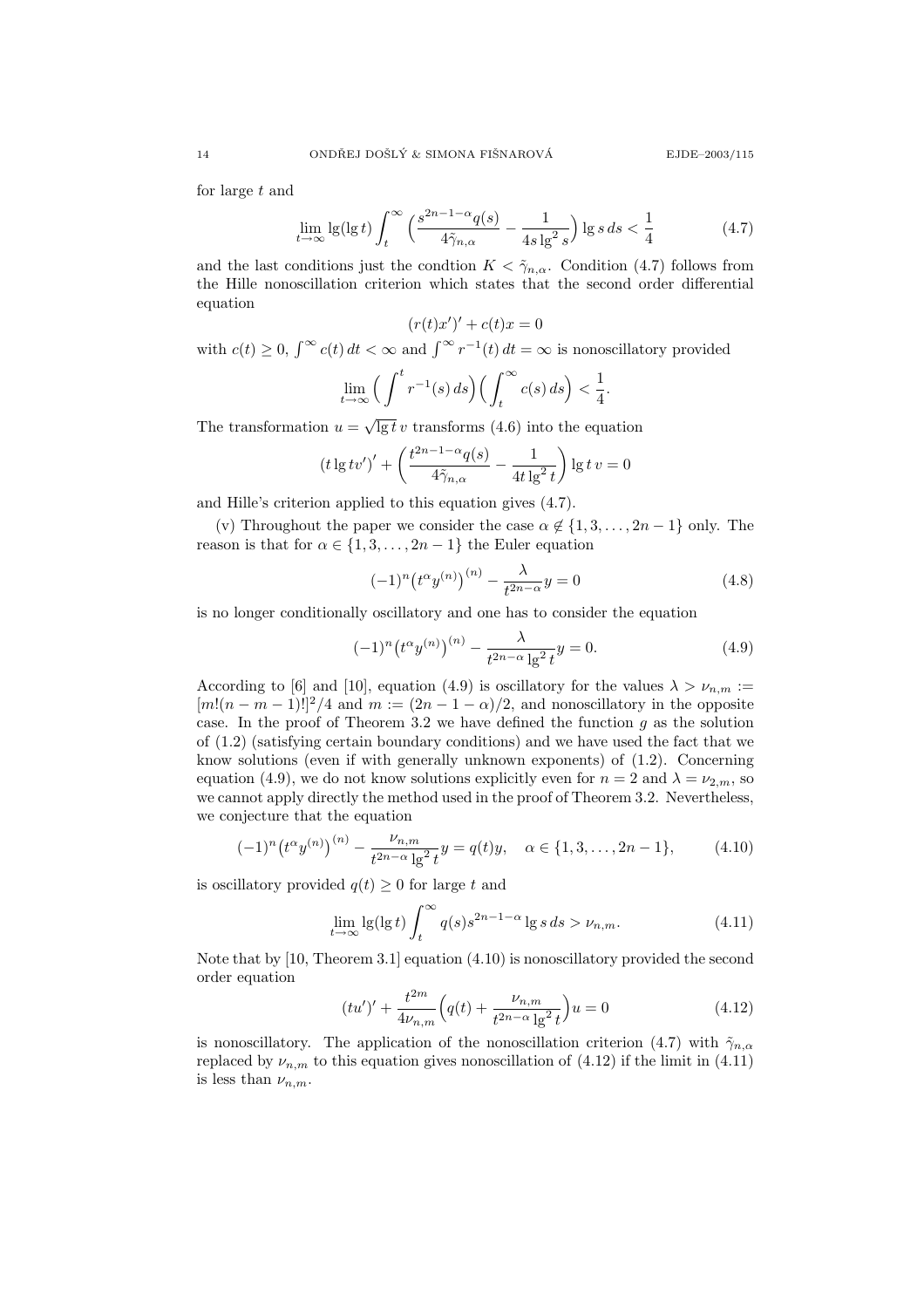### 5. Technical results

In this section we present some technical lemmata needed in the proofs of our main results.

**Lemma 5.1.** Let  $\alpha_k$ ,  $k = 1, \ldots, n - 1$ , be the first  $n - 1$  roots (ordered by size) of the polynomial (2.3) and  $\alpha_0 = \frac{2n-1-\alpha}{2}$ . Then

$$
4\tilde{\gamma}_{n,\alpha} = \prod_{k=1}^{n-1} \left(\frac{2n-1-\alpha}{2} - \alpha_k\right)^2,
$$

where  $\tilde{\gamma}_{n,\alpha}$  is given by (1.9).

*Proof.* Denote  $\beta_k := \frac{2n-1-\alpha}{2} - \alpha_k$ ,  $k = 1, \ldots, n-1$ . Then, since the roots of (2.3) are  $\alpha_k$ ,  $2n-1-\alpha-\alpha_k$ ,  $k=1,\ldots,n-1$ ,  $\alpha_0=(2n-1-\alpha)/2$   $(\alpha_0$  is the double root), we can write them in the form  $\alpha_k = \frac{2n-1-\alpha}{2} - \beta_k$ ,  $2n-1-\alpha-\alpha_k = \frac{2n-1-\alpha}{2} + \beta_k$ . The substitution  $\mu = \frac{2n-1-\alpha}{2} - \lambda$  converts the polynomial

$$
P(\lambda) := (-1)^n \prod_{i=0}^{n-1} (\lambda - i)(\lambda - n + \alpha - i) - \gamma_{n,\alpha}.
$$

into the polynomial

$$
\tilde{P}(\mu) = (-1)^n \prod_{i=1}^n \left( \frac{2i - 1 - \alpha}{2} - \mu \right) \left( \frac{-2i + 1 + \alpha}{2} - \mu \right) - \gamma_{n,\alpha}
$$

$$
= (-1)^n \prod_{i=1}^n \left[ \mu^2 - \left( \frac{2i - 1 - \alpha}{2} \right)^2 \right] - \gamma_{n,\alpha}.
$$

The coefficient by  $\mu^2$  in  $(-1)^n \tilde{P}(\mu)$  is

$$
\frac{1}{4^{n-1}} \left[ (2n - 3 - \alpha)^2 (2n - 5 - \alpha)^2 \cdots (1 - \alpha)^2 + (2n - 1 - \alpha)^2 (2n - 5 - \alpha)^2 \cdots (1 - \alpha)^2 + \cdots + (2n - 1 - \alpha)^2 (2n - 3 - \alpha)^2 \cdots (3 - \alpha)^2 \right]
$$

$$
= \frac{1}{4^{n-1}} \prod_{k=1}^n (2k - 1 - \alpha)^2 \sum_{k=1}^n \frac{1}{(2k - 1 - \alpha)^2} = 4\tilde{\gamma}_{n,\alpha}.
$$

On the other hand, according to the above substitution, since the roots of  $\tilde{P}(\mu)$  are  $\pm\beta_k$ ,  $k = 1, \ldots, n-1$ ,  $\beta_0 = 0$  (double root), it is possible to express  $(-1)^n \tilde{P}(\mu)$  in the form

$$
(-1)^n \tilde{P}(\mu) = \mu^2 (\mu^2 - \beta_1^2)(\mu^2 - \beta_2^2) \cdots (\mu^2 - \beta_{n-1}^2)
$$

and the coefficient by  $\mu^2$  in  $\tilde{P}(\mu)$  is  $\prod_{k=1}^{n-1} \beta_k^2$ . Comparing the both expressions by  $\beta^2$  we have the result of this lemma.

**Lemma 5.2.** For arbitrary  $j \in \mathbb{N}$ 

$$
\left(\sqrt{\lg t}\right)^{(j)} = \frac{(-1)^{j-1}}{t^j} \left(\frac{a_j}{\sqrt{\lg t}} + \frac{b_j}{\sqrt{\lg^3 t}} + o\left(\lg^{-\frac{3}{2}} t\right)\right),\,
$$

where  $a_j$ ,  $b_j$  are given by recursion

$$
a_1 = \frac{1}{2}, \ a_{k+1} = ka_k; \quad b_1 = 0, \ b_{k+1} = kb_k + \frac{a_k}{2}.
$$
 (5.1)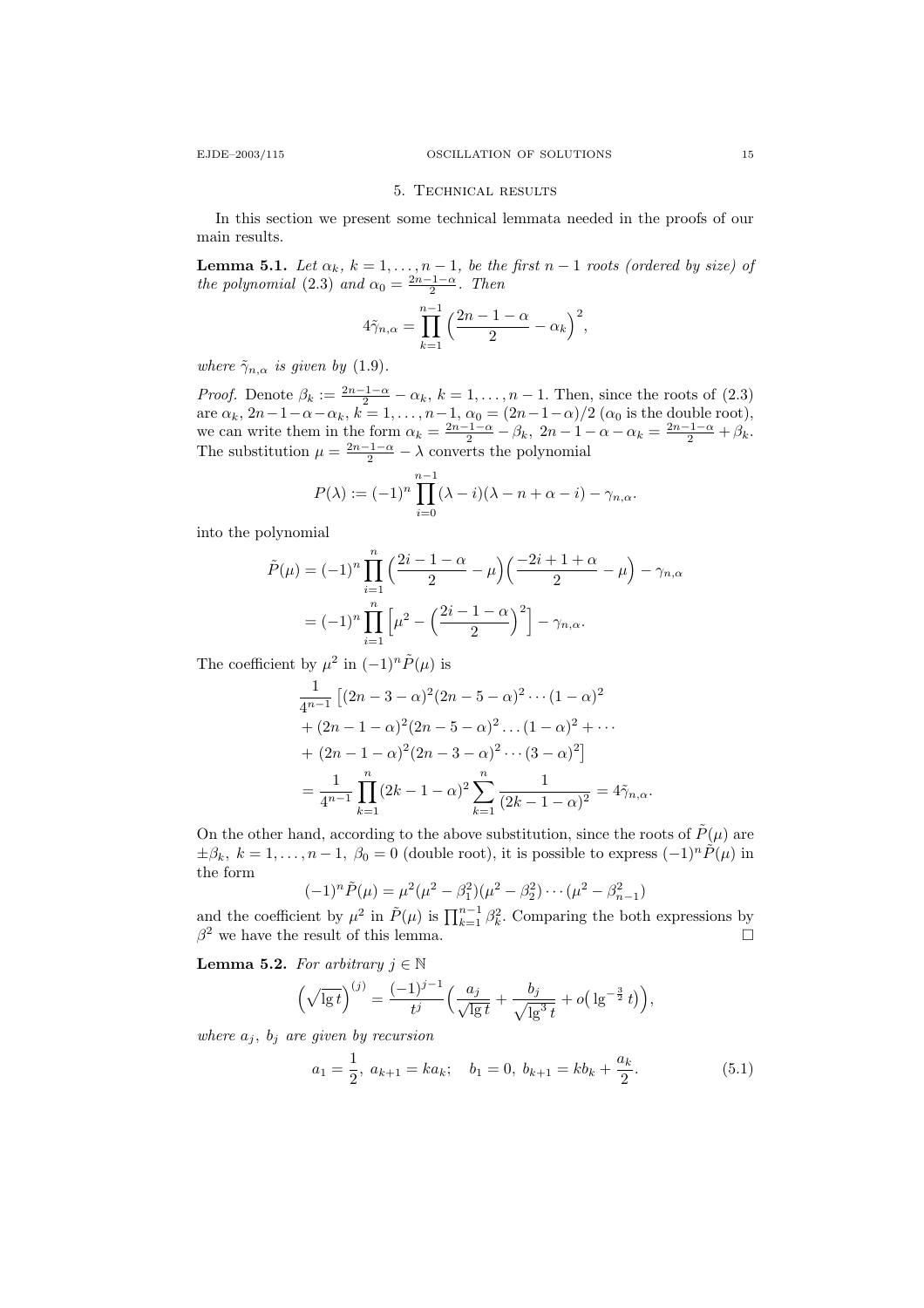*Proof.* If  $j = 1$ , then  $(\sqrt{\lg t})' = \frac{1}{2t\sqrt{\lg t}}$ , and hence  $a_1 = \frac{1}{2}$ ,  $b_1 = 0$ . By induction  $\left(\sqrt{\lg t}\right)^{(k+1)} = \left[\frac{(-1)^{k-1}}{k}\right]$  $\frac{(1)^{k-1}}{t^k}\Big(\frac{a_k}{\sqrt{\lg t}}+\frac{b_k}{\sqrt{\lg t}}\Big)$  $\lg^3 t$  $+ o(\lg^{-\frac{3}{2}} t)\big)\big]$  $=\frac{(-1)^k k}{k+1}$  $\frac{(-1)^k k}{t^{k+1}} \Big( \frac{a_k}{\sqrt{\lg t}} + \frac{b_k}{\sqrt{\lg t}} \Big)$  $\lg^3 t$  $+ o(\lg^{-\frac{3}{2}} t)$  $+\frac{(-1)^k}{\sqrt{k+1}}$  $\frac{(-1)^k}{t^{k+1}} \Big(\frac{a_k}{2\sqrt{\lg^3 t}}$  $+\frac{3b_k}{\sqrt{2}}$  $2\sqrt{\lg^5 t}$  $+ o(\lg^{-\frac{3}{2}} t)$  $=\frac{(-1)^k}{4k+1}$  $\frac{(-1)^k}{t^{k+1}}\Big(\frac{ka_k}{\sqrt{\lg t}}+\frac{kb_k+a_k/2}{\sqrt{\lg^3 t}}\Big)$  $\sqrt{\lg^3 t}$  $+ o(\lg^{-\frac{3}{2}}t)).$  $\Box$ 

**Remark 5.3.** Using (5.1) we have  $a_{n+1} = na_n$ , which implies

$$
a_n = a_1 \prod_{j=1}^{n-1} j = \frac{1}{2}(n-1)!
$$

and  $b_{n+1} = nb_n + \frac{1}{2}a_n = nb_n + \frac{1}{4}(n-1)!$ . Solving the last difference equation using variation of parameters method, we obtain

$$
b_n = \frac{(n-1)!}{4} \sum_{j=1}^{n-1} \frac{1}{j}, \ n \ge 2.
$$

The next lemma presents basic rules for computation of Wronskians.

**Lemma 5.4.** Let  $W(f_1, \ldots, f_n)$  denote the Wronskian of the functions in brackets. Then the following statements hold.

(i) We have (with a function r)  $W(rf_1,\ldots,rf_n)=r^nW(f_1,\ldots,f_n)$ . In particular, if  $f_i(t) \neq 0$  for some  $i \in \{1, \ldots, n\}$ , then

$$
W(f_1,\ldots,f_n) = (-1)^{i-1} f_i^n W\Big(\Big(\frac{f_1}{f_i}\Big)',\ldots,\Big(\frac{f_{i-1}}{f_i}\Big)',\Big(\frac{f_{i+1}}{f_i}\Big)',\ldots,\Big(\frac{f_n}{f_i}\Big)'\Big).
$$

(ii) Let  $f_1 = t^{\beta_1}, \ldots, f_n = t^{\beta_n}$ , then

$$
W(f_1, ..., f_n) = t^{\sum_{i=1}^n \beta_i - \frac{n(n-1)}{2}} \prod_{1 \le j < i \le n} (\beta_i - \beta_j)
$$

(iii) Let X be the Wronskian matrix of the functions  $f_1, \ldots, f_n$ , and let  $\tilde{h} =$  $(h, h', \ldots, h^{(n-1)})^T$ . Then

$$
(X^{-1}\tilde{h})_i = \frac{W(f_1,\ldots,f_{i-1},h,f_{i+1},\ldots,f_n)}{W(f_1,\ldots,f_n)}.
$$

(iv) If  $f_i$ ,  $i = 1, \ldots, n$ , are the same as in (ii) with  $\beta_i \neq \beta_j$ ,  $i \neq j$ , X is their Wronskian matrix and  $h(t) = t^{\beta_n} \sqrt{\lg t}$ , then

$$
(X^{-1}\tilde{h})_i \sim t^{\beta_i - \beta_n} \frac{1}{\sqrt{\lg t}}, \quad i = 1, \dots, n-1,
$$

$$
(X^{-1}\tilde{h})_n = \sqrt{\lg t}(1 + O(\lg^{-1} t)),
$$

here  $f_1 \sim f_2$  for a pair of functions  $f_1, f_2$  means that  $\lim_{t\to\infty} \frac{f_1(t)}{f_2(t)} = L$ exists and  $0 < L < \infty$ .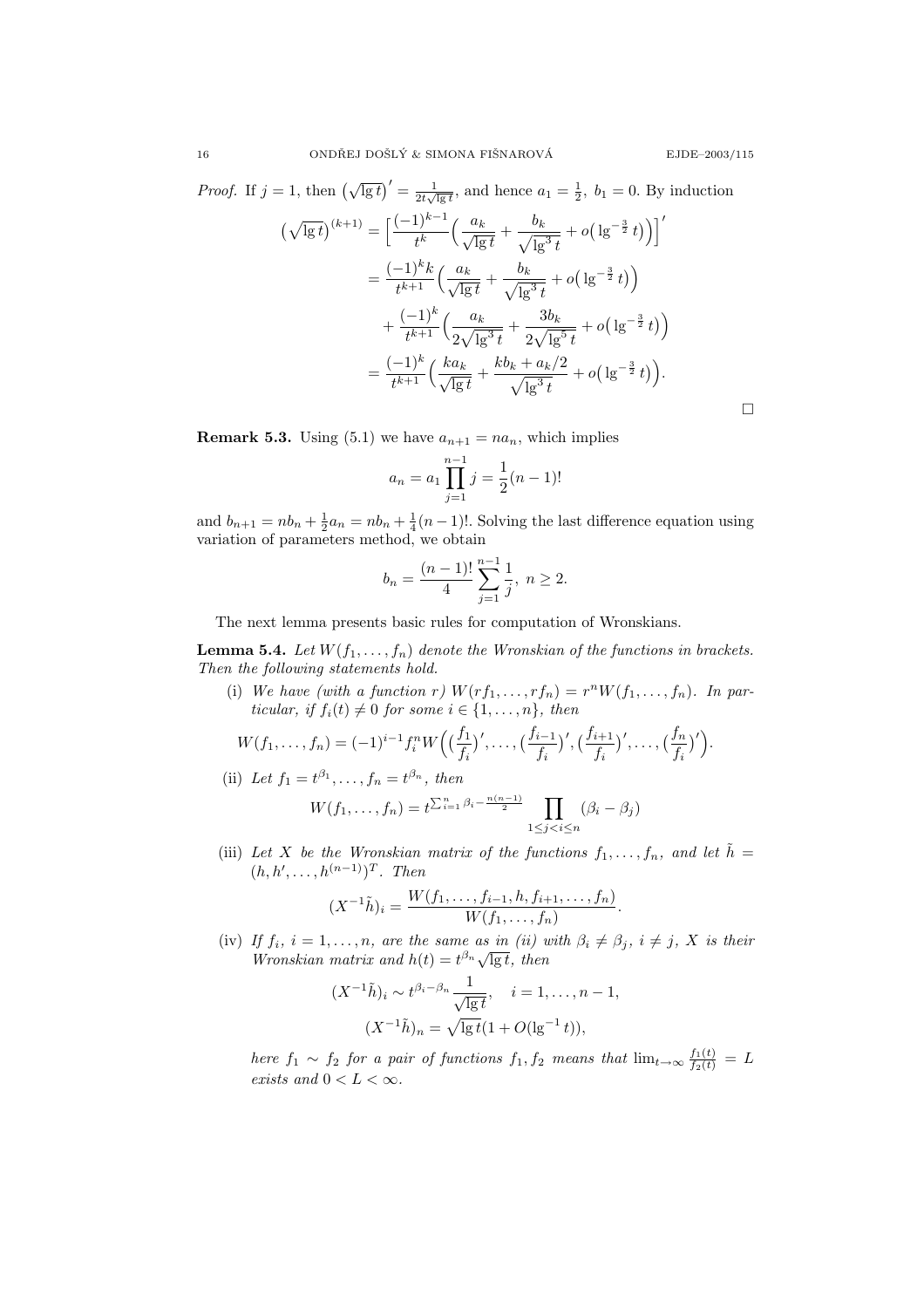Proof. The statements (i) and (iii) are proved in [1, Chap. III]. The statement (ii) can be found e.g. in [8] and the claim (iv) can be proved by a direct computation using the rules (i)–(iii).  $\Box$ 

**Lemma 5.5.** Let  $\omega_{n,\alpha}$  and  $\tilde{\gamma}_{n,\alpha}$  be given by (4.3) and (1.9), respectively. Then  $\omega_{n,\alpha}/4 = \tilde{\gamma}_{n,\alpha}$ 

*Proof.* Using the substitution  $\mu = \lambda - \frac{2n-1-\alpha}{2}$  and then  $i = n-1-j$  in the product formula for  $\omega_{n,\alpha}$ , we have

$$
\omega_{n,\alpha} = \frac{(-1)^n \prod_{i=0}^{n-1} (\lambda - i)(\lambda - n + \alpha - i) - \gamma_{n,\alpha}}{(\lambda - \frac{2n - 1 - \alpha}{2})^2} \Big|_{\lambda = \frac{2n - 1 - \alpha}{2}} \n= \frac{(-1)^n \prod_{j=0}^{n-1} (\mu + \frac{2n - 1 - \alpha - 2j}{2}) (\mu - \frac{2n - 1 - \alpha - 2j}{2}) - \gamma_{n,\alpha}}{\mu^2} \Big|_{\mu=0} \n= 4 \prod_{i=0}^{n-1} \left( \frac{2n - 1 - \alpha - 2i}{2} \right)^2 \left\{ \frac{1}{(2n - 1 - \alpha)^2} + \dots + \frac{1}{(1 - \alpha)^2} \right\} = 4 \tilde{\gamma}_{n,\alpha}.
$$

The proofs of the next two combinatorial results can be found in [15] **Lemma 5.6.** Let  $x, z \in \mathbb{R}$  be arbitrary,  $n \in \mathbb{N}$ . Then

$$
\sum_{j=0}^{n} (-1)^{j} {n \choose j} {j+x \choose j}^{-1} = \frac{x}{n+x},
$$
\n(5.2)

$$
\sum_{j=1}^{n}(-1)^{j-1}\binom{n}{j}\binom{j+x}{j}^{-1}\left(\sum_{i=1}^{j}\frac{1}{i+x}\right) = \frac{n}{(x+n)^2},\tag{5.3}
$$

$$
\sum_{j=1}^{n} {n \choose j} {z \choose j} {j+x \choose j}^{-1} \left( \sum_{i=1}^{j} \frac{1}{i+x} \right)
$$
\n
$$
= {x+z+n \choose n} {x+n \choose n}^{-1} \left[ \sum_{i=1}^{n} \frac{1}{i+x} - \sum_{i=1}^{n} \frac{1}{i+x+z} \right].
$$
\n(5.4)

**Lemma 5.7.** Let  $n \in \mathbb{N}$  and  $\{F_n\}$ ,  $\{f_n\}$  be sequences such that  $F_n = \sum_{j=1}^n {n \choose j} f_j$ . Then

$$
f_n = (-1)^n \sum_{j=1}^n (-1)^j \binom{n}{j} F_j.
$$

Lemma 5.8. Let  $n \in \mathbb{N}$ . Then

$$
\frac{A_n}{2^{n-1}}\prod_{k=1}^n(2k-1-\alpha) = \frac{2}{4^n}\prod_{k=1}^n(2k-1-\alpha)^2\sum_{k=1}^n\frac{1}{(2k-1-\alpha)},
$$

where  $A_n$  is given by (3.5).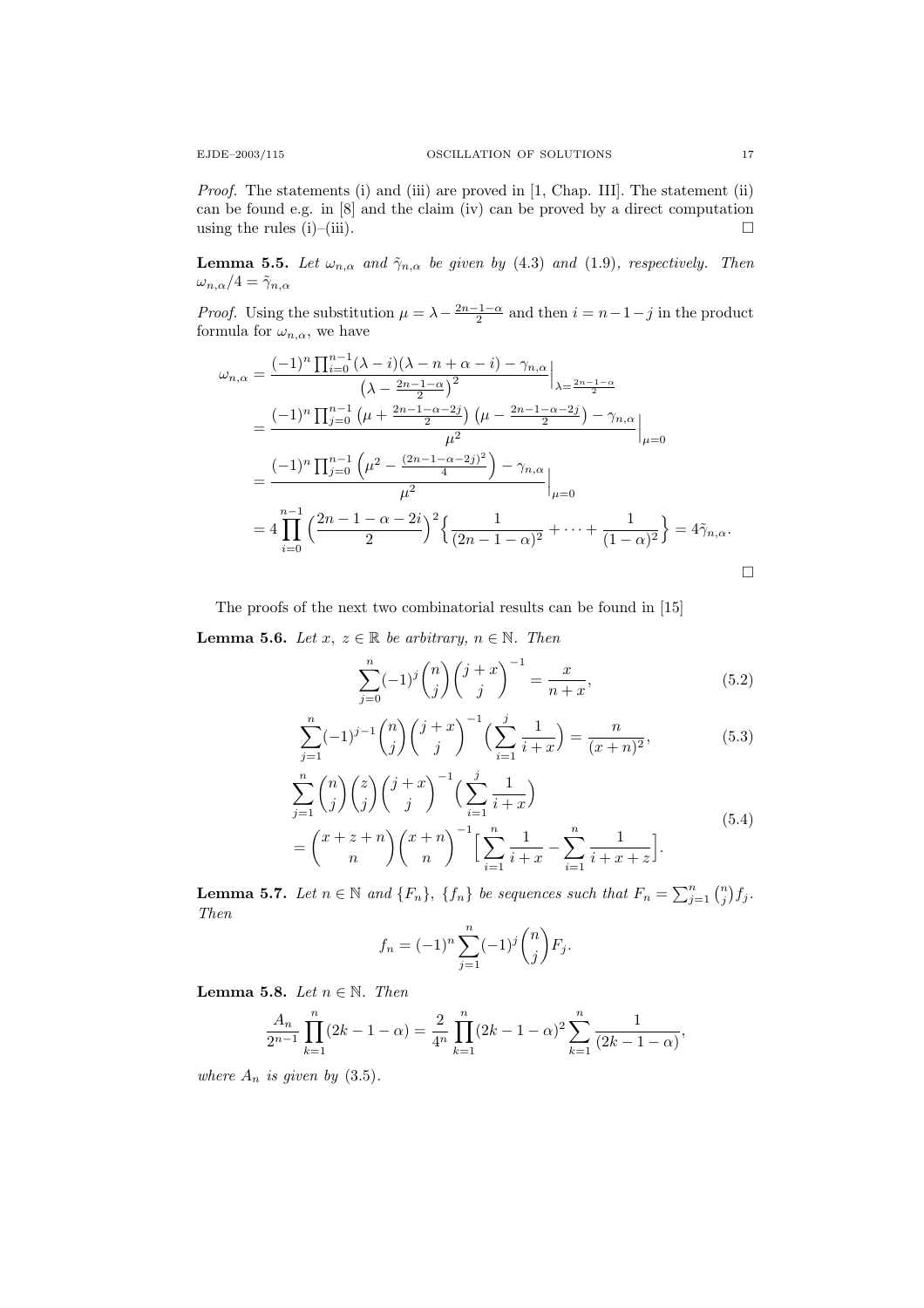Proof. Using (3.5) and Remark 5.3 we get

$$
A_n = \sum_{j=1}^n \left[ (-1)^{j-1} \binom{n}{j} \frac{(j-1)!}{2^{n-j+1}} \prod_{k=j+1}^n (2k - 1 - \alpha) \right]
$$
  
= 
$$
\frac{1}{2^n} \prod_{j=1}^n (2j - 1 - \alpha) \sum_{j=1}^n (-1)^{j-1} \binom{n}{j} \frac{2^{j-1} (j-1)!}{\prod_{k=1}^j (2k - 1 - \alpha)}
$$
  
= 
$$
\frac{1}{2^n} \prod_{j=1}^n (2j - 1 - \alpha) \sum_{j=0}^{n-1} (-1)^j \binom{n}{j+1} \frac{2^j j!}{\prod_{k=1}^{j+1} (2k - 1 - \alpha)}.
$$

We have to show that

$$
A_n = \frac{1}{2^n} \prod_{k=1}^n (2k - 1 - \alpha) \sum_{k=1}^n \frac{1}{2k - 1 - \alpha},
$$
\n(5.5)

i.e.

$$
\sum_{j=0}^{n-1}(-1)^j \binom{n}{j+1} \frac{2^j j!}{\prod_{k=1}^{j+1} (2k-1-\alpha)} = \sum_{k=1}^n \frac{1}{2k-1-\alpha}.
$$

Denote  $C_n$  the expression on the left-hand side and  $\tilde{C}_n$  the expression on the righthand side of the last formula. If  $n = 2$ , then  $C_2 = \frac{2(2-\alpha)}{(1-\alpha)(3-\alpha)} = \tilde{C}_2$ . By induction, it remains to show that  $\Delta C_n = \Delta \tilde{C}_n$ , where

$$
\Delta C_n = C_{n+1} - C_n
$$
  
=  $\sum_{j=0}^n (-1)^j \left[ \binom{n+1}{j+1} - \binom{n}{j+1} \right] \frac{2^j j!}{\prod_{k=1}^{j+1} (2k - 1 - \alpha)}$   
=  $\sum_{j=0}^n (-1)^j \binom{n}{j} \frac{2^j j!}{\prod_{k=1}^{j+1} (2k - 1 - \alpha)},$   
 $\Delta \tilde{C}_n = \tilde{C}_{n+1} - \tilde{C}_n = \frac{1}{2n + 1 - \alpha}.$ 

Substituting  $x = (1 - \alpha)/2$  into (5.2) we obtain

$$
\sum_{j=0}^{n}(-1)^{j}\binom{n}{j}\binom{j+\frac{1-\alpha}{2}}{j}^{-1} = \frac{1-\alpha}{2n+1-\alpha}
$$

and since

$$
\binom{j + \frac{1 - \alpha}{2}}{j} = \frac{\prod_{k=2}^{j+1} (2k - 1 - \alpha)}{2^j j!},
$$
\n
$$
\binom{n}{j} = \frac{\prod_{k=1}^{j+1} (2k - 1 - \alpha)}{2^j j!},
$$
\n
$$
\Box
$$

we have  $\Delta C_n = \Delta \tilde{C}_n.$ 

**Lemma 5.9.** Let  $A_n$ ,  $B_n$  be given by (3.5), (3.6) respectively. Then for arbitrary  $n\in\mathbb{N}$ 

$$
\tilde{\gamma}_{n,\alpha} = A_n^2 + \frac{B_n}{2^{n-1}} \prod_{k=1}^n (2k - 1 - \alpha).
$$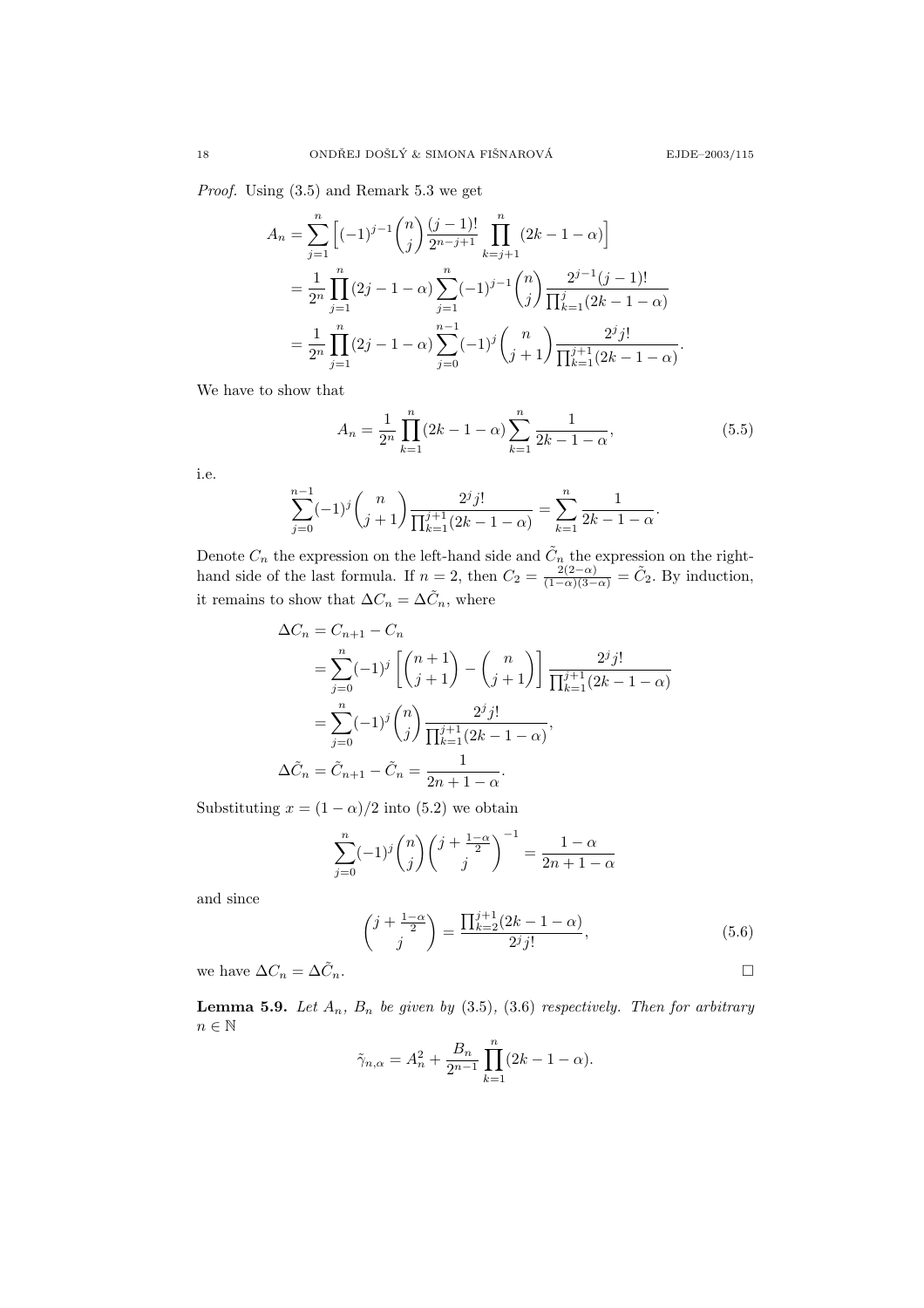Proof. Similarly as in the proof of Lemma 5.8, using Remark 5.3 we can express  $\mathcal{B}_n$  in the following form

$$
B_n = \sum_{j=1}^n (-1)^{j-1} \binom{n}{j} \frac{b_j}{2^{n-j}} \frac{\prod_{k=1}^n (2k-1-\alpha)}{\prod_{k=1}^j (2k-1-\alpha)}
$$
  
= 
$$
\frac{\prod_{k=1}^n (2k-1-\alpha)}{2^n} \sum_{j=2}^n (-1)^{j-1} \binom{n}{j} \frac{2^j b_j}{\prod_{k=1}^j (2k-1-\alpha)}
$$
  
= 
$$
\frac{\prod_{k=1}^n (2k-1-\alpha)}{2^n} \sum_{j=2}^n (-1)^{j-1} \binom{n}{j} \frac{2^j (j-1)!}{4 \prod_{k=1}^j (2k-1-\alpha)} \left(\sum_{i=1}^{j-1} \frac{1}{i}\right)
$$
  
= 
$$
\frac{\prod_{k=1}^n (2k-1-\alpha)}{2^n} \sum_{j=1}^{n-1} (-1)^j \binom{n}{j+1} \frac{2^{j-1} j!}{\prod_{k=1}^{j+1} (2k-1-\alpha)} \left(\sum_{i=1}^j \frac{1}{i}\right).
$$

Using this formula and (5.5), we obtain

$$
A_n^2 + \frac{B_n}{2^{n-1}} \prod_{k=1}^n (2k - 1 - \alpha) = \frac{\prod_{j=1}^n (2j - 1 - \alpha)^2}{4^n} \Big[ \Big( \sum_{k=1}^n \frac{1}{2k - 1 - \alpha} \Big)^2 + \sum_{j=1}^{n-1} (-1)^j {n \choose j+1} \frac{2^j j!}{\prod_{k=1}^{j+1} (2k - 1 - \alpha)} \Big( \sum_{i=1}^j \frac{1}{i} \Big) \Big].
$$

¿From the definition of  $\tilde{\gamma}_{n,\alpha}$ , it suffices to show that  $D_n = \tilde{D}_n$ , where we have denoted

$$
D_n = \sum_{j=1}^{n-1} (-1)^j {n \choose j+1} \frac{2^j j!}{\prod_{k=1}^{j+1} (2k-1-\alpha)} \Big(\sum_{i=1}^j \frac{1}{i}\Big),
$$
  

$$
\tilde{D}_n = \sum_{k=1}^n \frac{1}{(2k-1-\alpha)^2} - \Big(\sum_{k=1}^n \frac{1}{2k-1-\alpha}\Big)^2.
$$

One can see that  $D_2 = -\frac{2}{(3-\alpha)(1-\alpha)} = \tilde{D}_2$  and we verify equality  $\Delta D_n = \Delta \tilde{D}_n$ . We have

$$
\Delta D_n = \sum_{j=1}^n (-1)^j \binom{n+1}{j+1} \frac{2^j j!}{\prod_{k=1}^{j+1} (2k-1-\alpha)} \Big(\sum_{i=1}^j \frac{1}{i}\Big)
$$
  

$$
- \sum_{j=1}^{n-1} (-1)^j \binom{n}{j+1} \frac{2^j j!}{\prod_{k=1}^{j+1} (2k-1-\alpha)} \Big(\sum_{i=1}^j \frac{1}{i}\Big)
$$
  

$$
= \sum_{j=1}^{n-1} (-1)^j \binom{n}{j} \frac{2^j j!}{\prod_{k=1}^{j+1} (2k-1-\alpha)} \Big(\sum_{i=1}^j \frac{1}{i}\Big)
$$
  

$$
+ (-1)^n \frac{2^n n!}{\prod_{k=1}^{n+1} (2k-1-\alpha)} \Big(\sum_{i=1}^n \frac{1}{i}\Big)
$$
  

$$
= \sum_{j=1}^n (-1)^j \binom{n}{j} \frac{2^j j!}{\prod_{k=1}^{j+1} (2k-1-\alpha)} \Big(\sum_{i=1}^j \frac{1}{i}\Big)
$$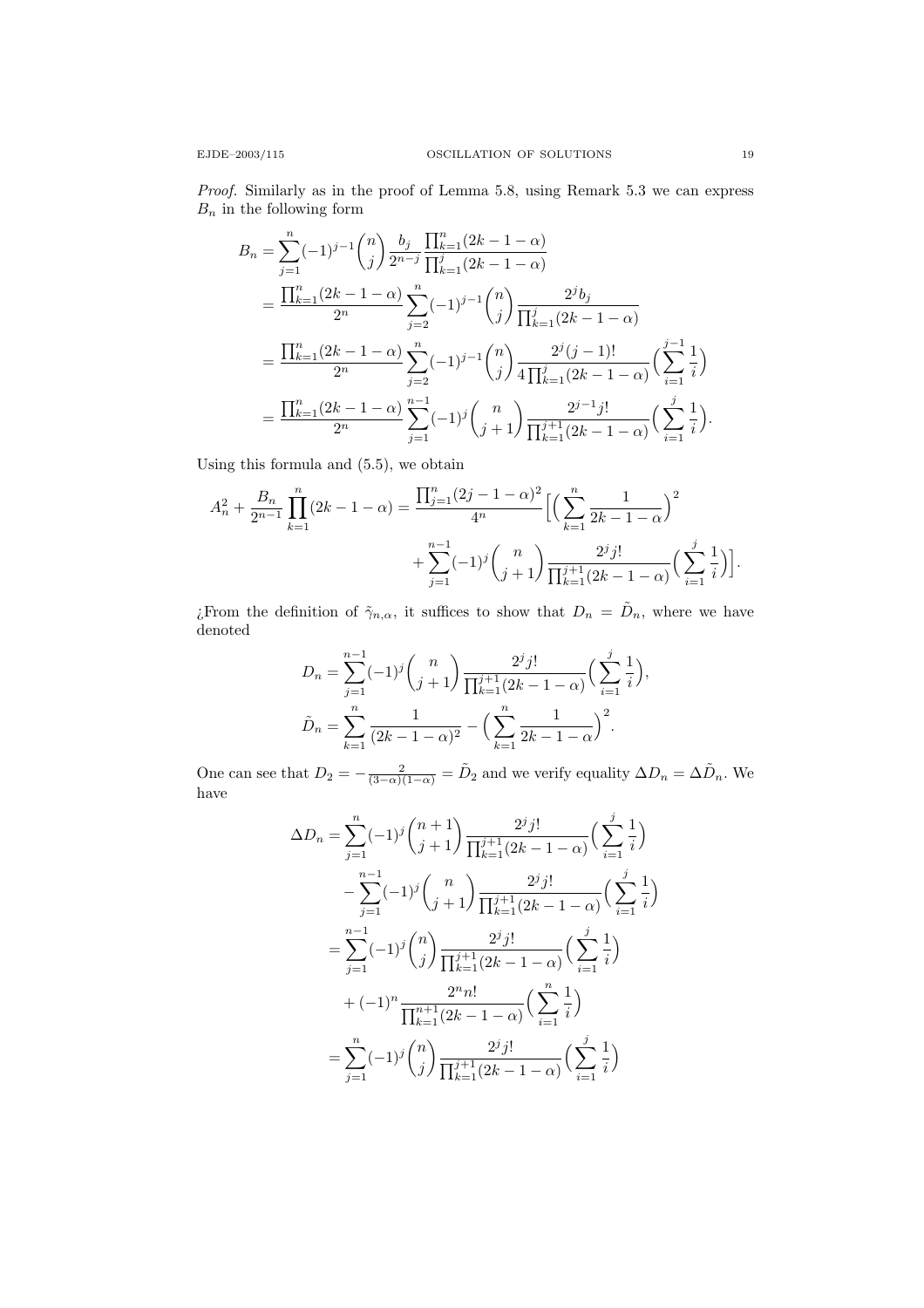and

$$
\Delta \tilde{D}_n = \sum_{k=1}^{n+1} \frac{1}{(2k-1-\alpha)^2} - \sum_{k=1}^n \frac{1}{(2k-1-\alpha)^2}
$$

$$
- \left[ \left( \sum_{k=1}^{n+1} \frac{1}{2k-1-\alpha} \right)^2 - \left( \sum_{k=1}^n \frac{1}{2k-1-\alpha} \right)^2 \right]
$$

$$
= \frac{1}{(2n+1-\alpha)^2} - \frac{1}{2n+1-\alpha} \left[ 2 \sum_{k=1}^n \frac{1}{2k-1-\alpha} + \frac{1}{2n+1-\alpha} \right]
$$

$$
= -\frac{2}{2n+1-\alpha} \sum_{k=1}^n \frac{1}{2k-1-\alpha}.
$$

Using (5.3) for  $x = (1 - \alpha)/2$  and (5.6) we get the following identity

$$
\sum_{j=1}^{n} (-1)^{j} {n \choose j} \frac{2^{j} j!}{\prod_{k=1}^{j+1} (2k - 1 - \alpha)} \Big(\sum_{i=1}^{j} \frac{1}{i + \frac{1 - \alpha}{2}}\Big) = -\frac{n}{(1 - \alpha) \left(\frac{1 - \alpha}{2} + n\right)^{2}}.
$$
 (5.7)

Next we substitute  $x = \frac{1-\alpha}{2}$ ,  $z = \frac{\alpha-1}{2}$  into (5.4). Using (5.6) and the fact that

$$
\binom{\frac{\alpha-1}{2}}{j} \binom{\frac{1-\alpha}{2}+j}{j}^{-1} = (-1)^j \frac{1-\alpha}{2j+1-\alpha},
$$

we obtain

$$
\sum_{j=1}^{n} (-1)^{j} {n \choose j} \frac{1}{2j+1-\alpha} \Big(\sum_{i=1}^{j} \frac{1}{1+\frac{1-\alpha}{2}}\Big) \n= \frac{2^{n} n!}{\prod_{k=1}^{n+1} 2k - 1 - \alpha} \Big[\sum_{i=1}^{n} \frac{1}{i+\frac{1-\alpha}{2}} - \sum_{i=1}^{n} \frac{1}{i}\Big].
$$

Next we use Lemma 5.7 in case  $f_j := (-1)^j \frac{1}{2j+1-\alpha} \left( \sum_{i=1}^j \frac{1}{1+\frac{1-\alpha}{2}} \right)$  and  $F_n$  indicates the term on the right-hand side of the above equality. Then

$$
\frac{1}{2n+1-\alpha} \left( \sum_{i=1}^n \frac{1}{1+\frac{1-\alpha}{2}} \right) = \sum_{j=1}^n (-1)^j \binom{n}{j} \frac{2^j j!}{\prod_{k=1}^{j+1} 2k - 1 - \alpha} \left[ \sum_{i=1}^j \frac{1}{i+\frac{1-\alpha}{2}} - \sum_{i=1}^j \frac{1}{i} \right]
$$

and hence, using (5.7)

$$
\frac{1}{2n+1-\alpha}\left(\sum_{i=1}^n\frac{1}{i+\frac{1-\alpha}{2}}\right)=-\frac{n}{\left(1-\alpha\right)\left(\frac{1-\alpha}{2}+n\right)^2}-\Delta D_n,
$$

which implies

$$
\Delta D_n = -\frac{2}{2n+1-\alpha} \sum_{i=1}^n \frac{1}{2i+1-\alpha} - \frac{n}{(1-\alpha) \left(\frac{1-\alpha}{2} + n\right)^2}
$$

$$
= -\frac{2}{2n+1-\alpha} \sum_{i=1}^n \frac{1}{2i-1-\alpha} = \Delta \tilde{D}_n.
$$

 $\Box$